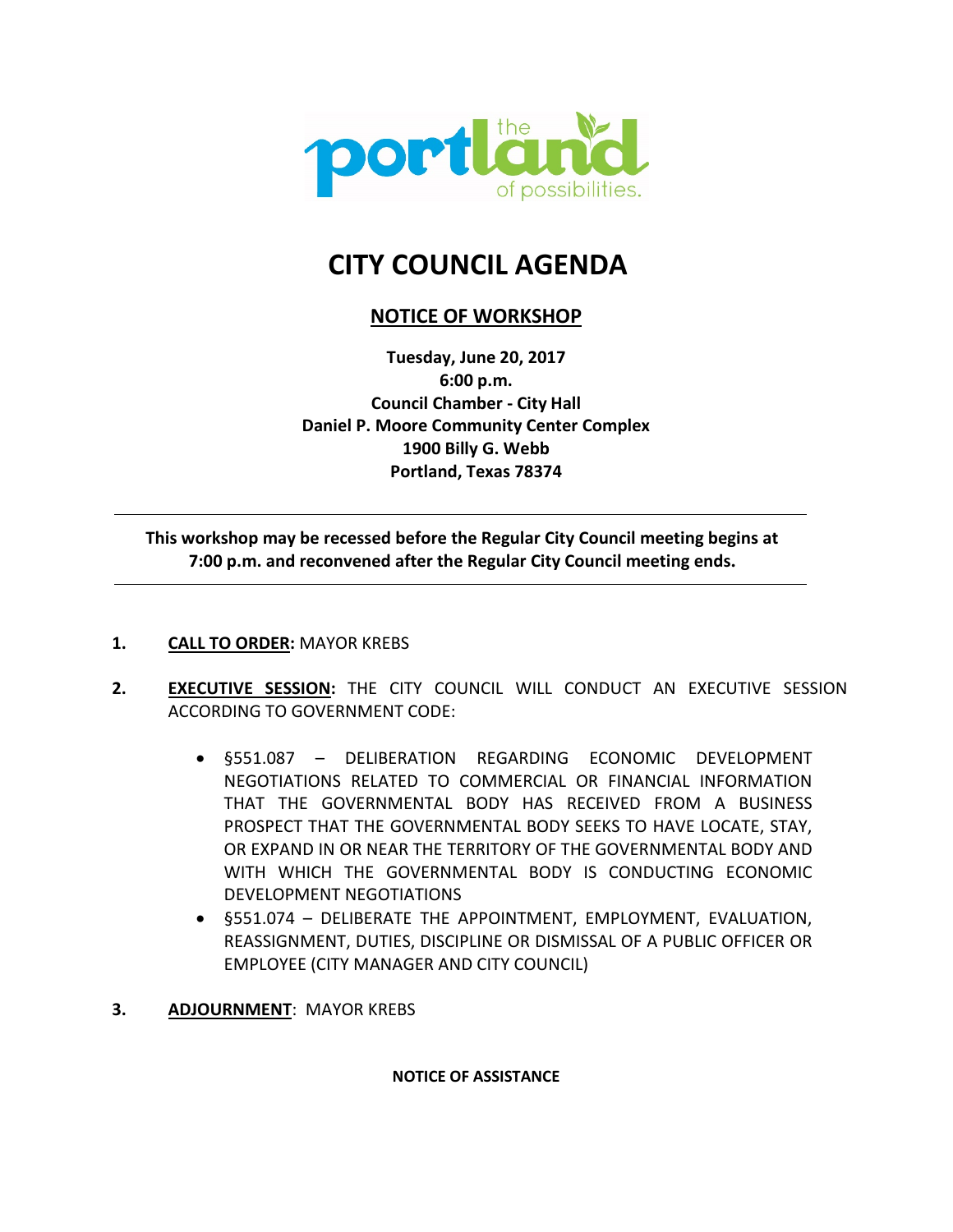If you plan to attend this public meeting and you have a disability that requires special arrangements to be made, please contact City Secretary Annette Hall 361-777-4513 or annette.hall@portlandtx.com in advance of the meeting. Reasonable accommodations will be made to facilitate your participation. City Hall is wheelchair accessible and specially marked parking spaces are located in front of its entrance. Special seating will be provided in the Council Chamber during the meeting.

#### **BRAILLE IS NOT AVAILABLE**

**Posted:** June 16, 2017 by 5 p.m. By:  $\left(\sqrt{h} \sqrt{h}\right)$ Portland City Hall **Annette Hall** Annette Hall Electronically at www.portlandtx.com City Secretary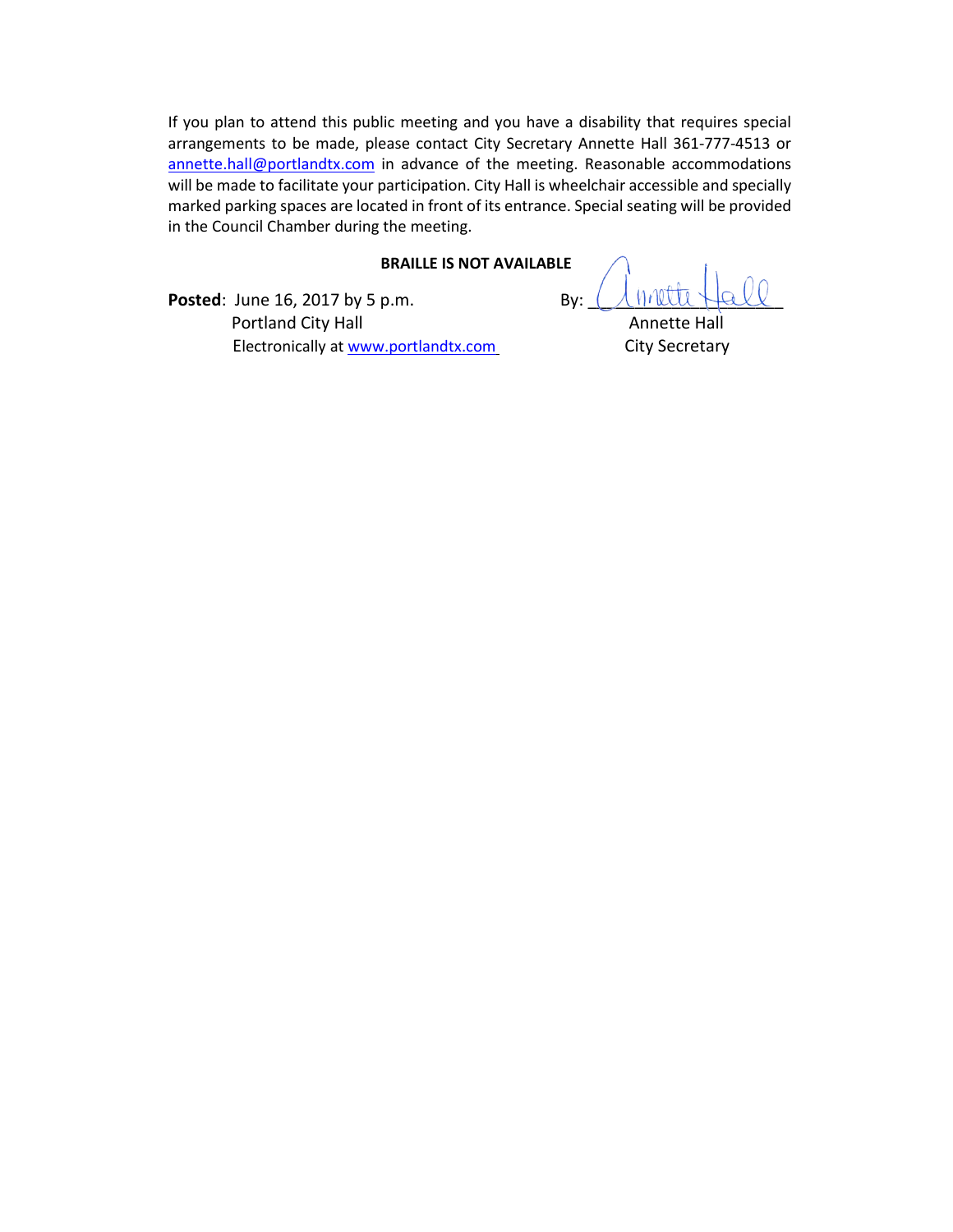

# **CITY COUNCIL AGENDA**

# **NOTICE OF REGULAR MEETING**

**Tuesday, June 20, 2017 7:00 p.m. City Hall - Council Chamber Daniel P. Moore Community Center Complex 1900 Billy G. Webb Drive Portland, Texas**

## **A. PROCEDURAL MATTERS, HONORS AND RELATED NON-ACTION ITEMS:**

- **1. CALL TO ORDER:** MAYOR KREBS
- **2. INVOCATION AND PLEDGE:** MAYOR KREBS OR DESIGNEE

## **3. FORMAL ANNOUNCEMENTS, RECOGNITION, PRESENTATIONS AND REPORTS THAT MAY BE DISCUSSED:**

- RECOGNITION OF SERVICE BY OUTGOING COUNCIL MEMBER MAYOR
- INTRODUCTION OF NEW EMPLOYEES ASSISTANT CITY MANAGER, DIRECTOR OF FINANCE AND GENERAL SERVICES SUPERINTENDENT
- RECOGNITION OF 2016-2017 DISTINGUISHED BUDGET PRESENTATION AWARD – MAYOR KREBS

# **4. CITY COUNCIL COMMENTS CONCERNING ITEMS OF COMMUNITY INTEREST THAT MAY NOT BE DISCUSSED:**

Members of the City Council may present reports regarding items of community interest, provided no action is taken or discussed. Items of community interest include the following:

- Expressions of thanks, congratulations, or condolence
- Information regarding holiday schedules
- Honorary recognition of city officials, employees, or other citizens
- Reminders about upcoming events sponsored by the city or another entity that is scheduled to be attended by a city official or city employee
- Announcements of imminent threats to the public health and safety of the city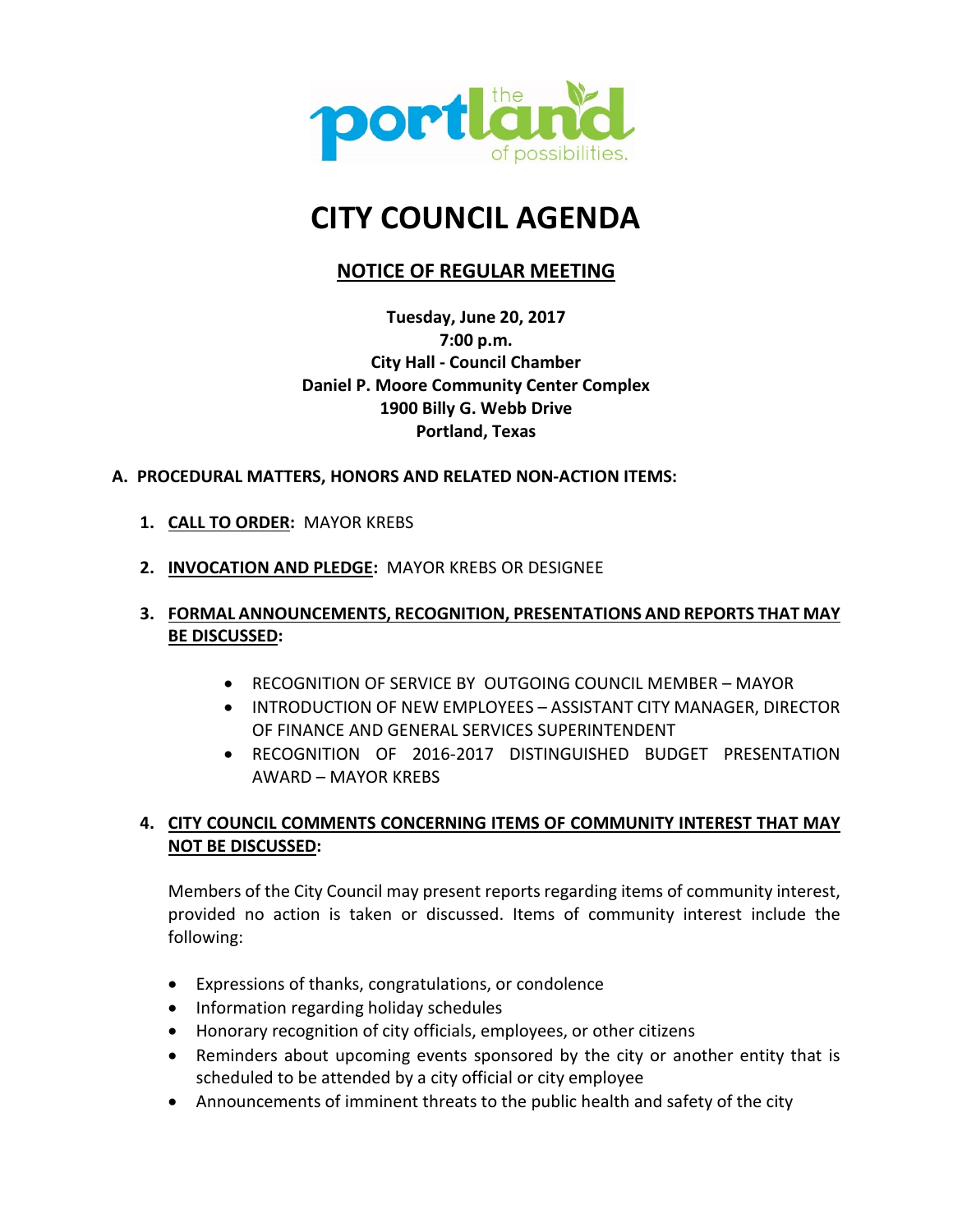## **5. CITY MANAGER'S REPORT:**

The City Manager may present announcements, comments and updates on City operations and projects.

## **B. ACTION ITEMS, RESOLUTIONS AND ORDINANCES**:

Members of the audience who wish to (1) comment on issues concerning an agenda item, (2) present questions concerning an agenda item, (3) request assistance concerning an agenda item or (4) propose regulatory changes concerning an agenda item, must comply with the following rules of procedure:

- Persons who wish to speak must fill out and turn in a speaker card before the meeting is convened (The Mayor will notify you when it's your turn to speak and direct you to the podium)
- Persons who wish to speak must identify themselves and their places of residence
- All comments, requests and proposals must be presented to or through the Mayor
- Persons who wish to speak will be given 4 minutes to do so
- **6. MINUTES OF PREVIOUS MEETINGS**: THE CITY COUNCIL WILL CONSIDER THE MINUTES OF ITS JUNE 6, 2017 REGULAR MEETING - MAYOR KREBS AND CITY SECRETARY
- **7. BIDS FOR WINDSTORM AND HAIL INSURANCE COVERAGE:** THE CITY COUNCIL WILL CONSIDER WINDSTORM AND HAIL INSURANCE COVERAGE RENEWAL FOR ITS COMMERCIAL FACILITIES – FINANCE DIRECTOR
- **8. RESOLUTION NO. 734 APPOINTING CITY COUNCIL REPRESENTATIVES:** THE CITY COUNCIL WILL CONSIDER A RESOLUTION APPOINTING ITS MEMBERS AS REPRESENTATIVES TO VARIOUS INTERGOVERNMENTAL BOARDS COMMISSIONS AND ORGANIZATIONS – MAYOR AND CITY MANAGER
- **9. EMPLOYMENT CONTRACT:** THE CITY COUNCIL WILL CONSIDER APPROVAL OF AN EMPLOYMENT CONTRACT WITH THE CITY MANAGER – MAYOR KREBS

# **C. CITIZEN COMMENTS, QUESTIONS, REQUESTS AND PROPOSALS NOT APPEARING ON THE AGENDA**:

Members of the audience who wish to (1) comment on issues for which there is no item on this agenda, (2) present questions for which there is no item on this agenda, (3) request assistance for which there is no item on this agenda or (4) propose regulatory changes for which there is no item on this agenda, must comply with the following rules of procedure: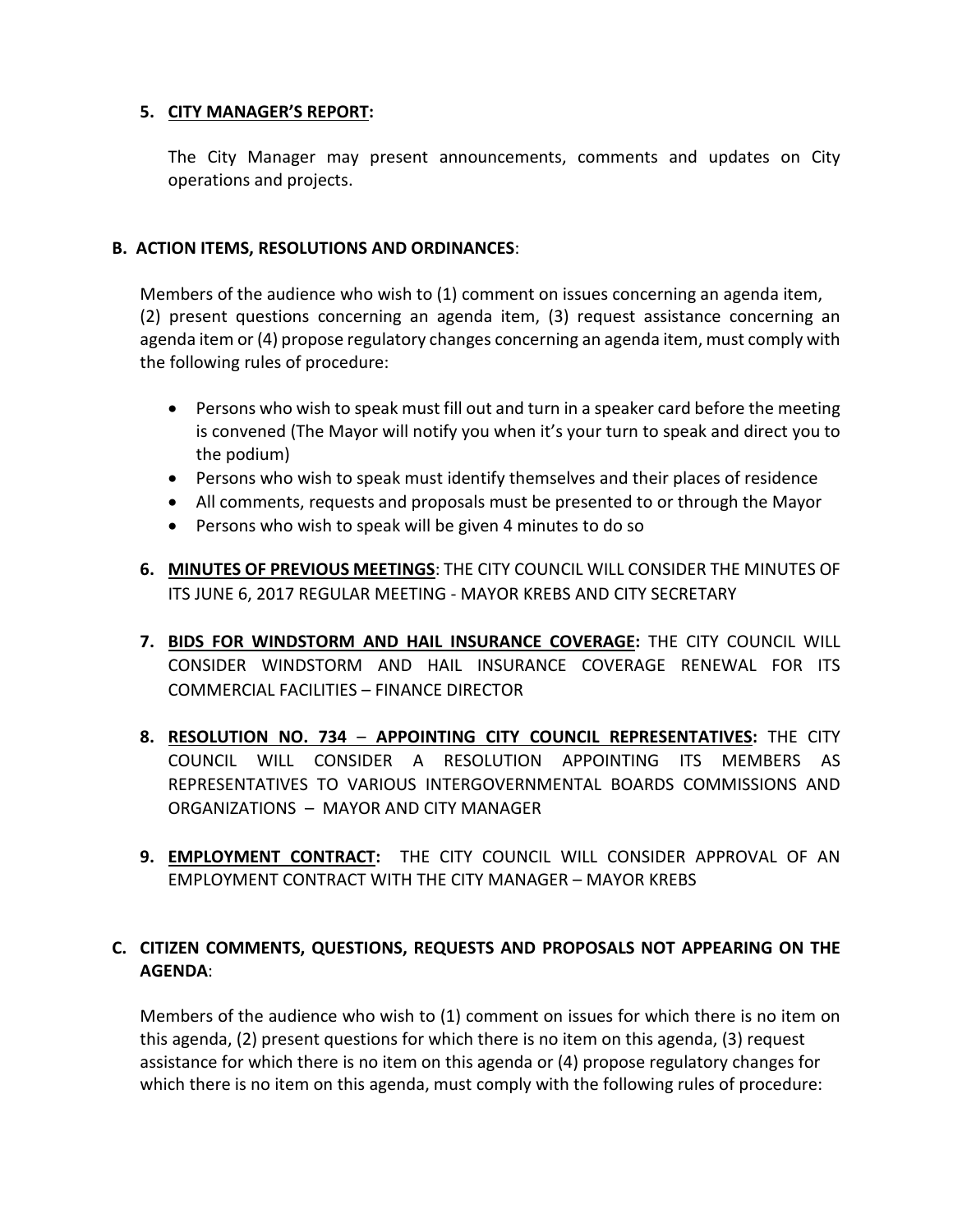- Persons who wish to speak must fill out and turn in a speaker card before the meeting is convened (The Mayor will notify you when it's your turn to speak and direct you to the podium)
- Persons who wish to speak must identify themselves and their places of residence
- All comments, requests and proposals must be presented to or through the Mayor
- Persons who wish to speak will only be given 4 minutes to do so

Neither the City Council nor the Staff is legally permitted to respond to citizen comments, questions, requests or proposals at the time of the meeting. A member of the City Council or the City Manager may place an item on the agenda of a future City Council workshop or meeting to legally do so. If that is done, the audience member seeking a response will be given advance notice.

## **D. ADJOURNMENT:** MAYOR KREBS

## **NOTICE OF ASSISTANCE**

If you plan to attend this public meeting and you have a disability that requires special arrangements to be made, please contact City Secretary Annette Hall (361) 777-4513 or annette.hall@portlandtx.com) in advance of the meeting. Reasonable accommodations will be made to facilitate your participation. The City Hall is wheelchair accessible and specially marked parking spaces are located in front of its entrance. Special seating will be provided in the Council Chamber during the meeting.

## **BRAILLE IS NOT AVAILABLE**

**Posted:** June 16, 2017 by 5:00 p.m. **Portland City Hall Annette Hall Annette Hall** Electronically at www.portlandtx.com City Secretary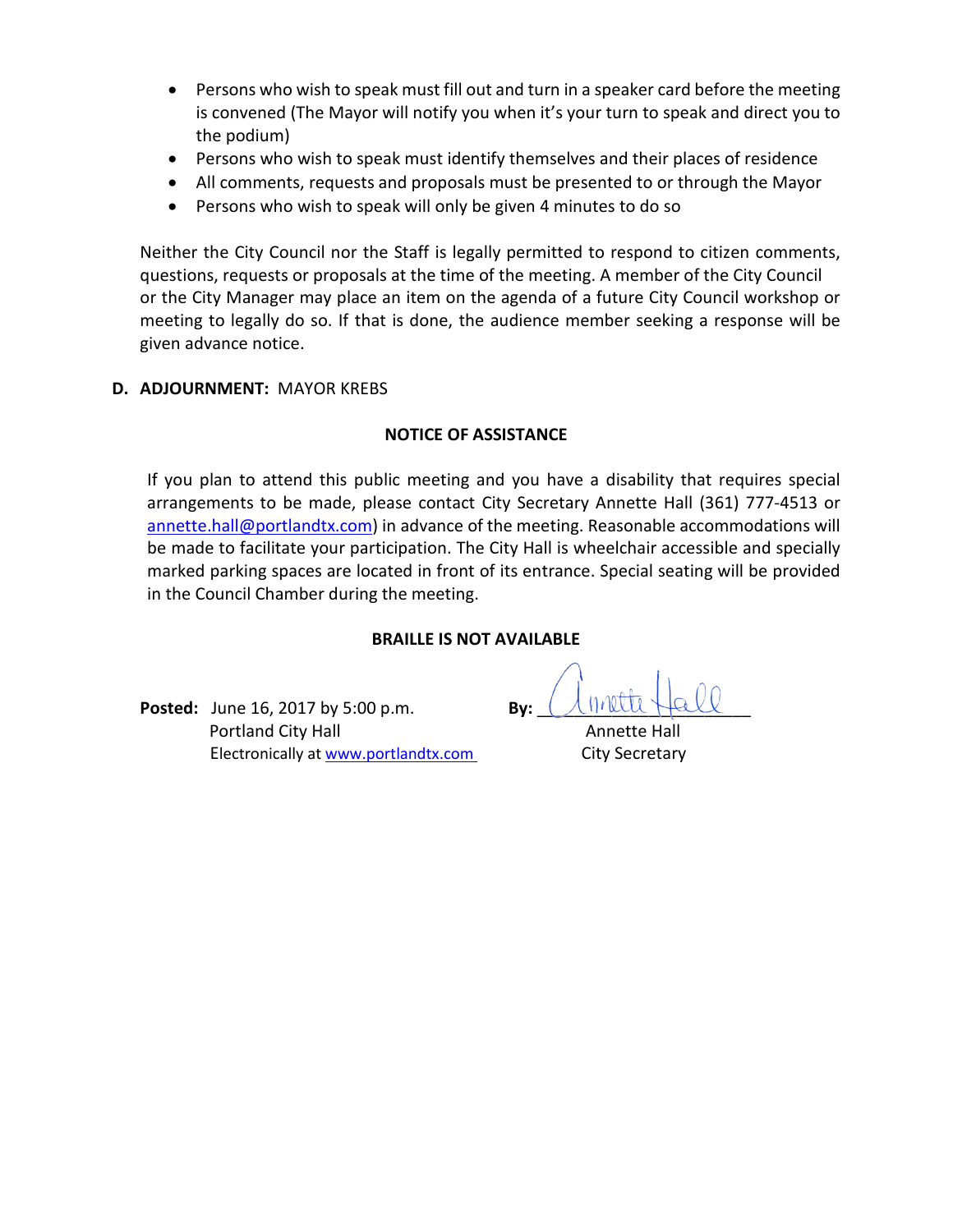# **CITY OF PORTLAND CITY COUNCIL REGULAR MEETING MINUTES JUNE 6, 2017 – 7:00 P.M**.

On this the 6<sup>th</sup> day of June 2017, the Council of the City of Portland convened in a regular meeting session at 7:00 p.m. in the Council Chambers of City Hall, Daniel P. Moore Community Center Complex and notice of regular meeting giving the time, place and date and subject having been posted as described by Section 551 of the Government Code.

#### **MEMBERS PRESENT**:

| David Krebs         | Mayor                 |
|---------------------|-----------------------|
| John Green          | Mayor Pro Tem         |
| Ron Jorgensen       | <b>Council Member</b> |
| Cathy Skurow        | <b>Council Member</b> |
| Gary Moore, Sr.     | <b>Council Member</b> |
| Bill T. Wilson II   | <b>Council Member</b> |
| John G. Sutton, Jr. | <b>Council Member</b> |
|                     |                       |

## **STAFF PRESENT**:

| Randy Wright           | City Manager                           |
|------------------------|----------------------------------------|
| <b>Brian DeLatte</b>   | <b>Assistant City Manager</b>          |
| <b>Annette Hall</b>    | <b>City Secretary</b>                  |
| Katie Griffin          | Director of Finance                    |
| Mark Cory              | <b>Chief of Police</b>                 |
| Lyle Lombard           | Fire Chief                             |
| Kristin Connor         | Director of Parks and Recreation       |
| Mona Gandy             | Director of Marketing & Communications |
| <b>Ginny Moses</b>     | <b>Library Director</b>                |
| <b>Terrell Elliott</b> | <b>IT Manager</b>                      |
| Drew Schell            | IT Technician                          |
| <b>Brandon Lemon</b>   | <b>Assistant Accountant</b>            |

And with a quorum being present, the following business was transacted:

## **A. PROCEDURAL MATTERS, HONORS, AND RELATED NON-ACTION ITEMS:**

# 1. **CALL TO ORDER**: MAYOR KREBS

Mayor Krebs called the meeting to order at 7:00 pm.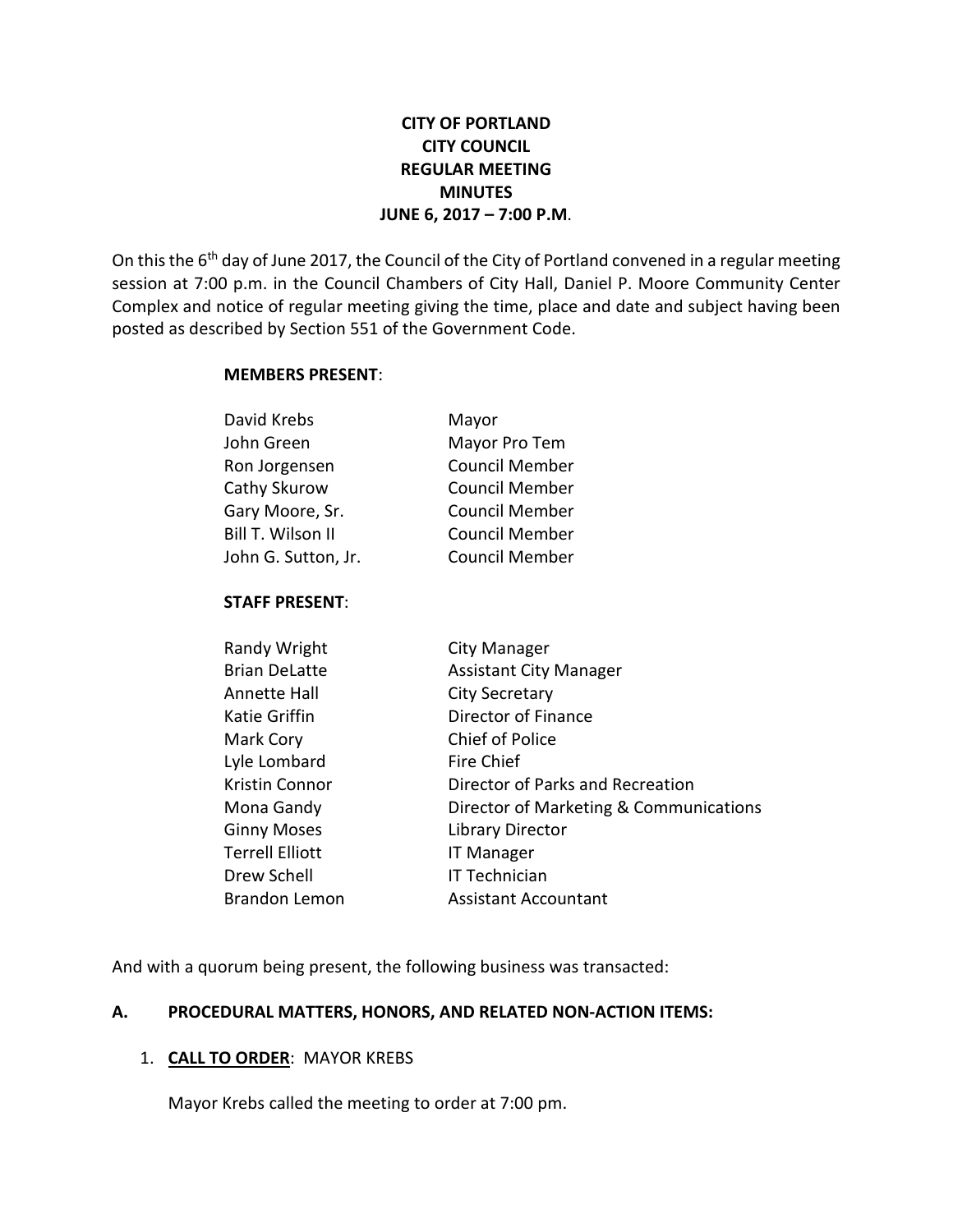# **2**. **INVOCATION AND PLEDGE**: MAYOR KREBS OR DESIGNEE

Mayor Krebs called for a moment of silence for the loss of John Ahlers and Bruce Miller, who were both lifelong residents and active community members of Portland.

Council Member Wilson gave the invocation and Mayor Krebs led the Pledge of Allegiance.

# **3. FORMAL ANNOUNCEMENTS, RECOGNITION, PRESENTATIONS, AND REPORTS THAT MAY BE DISCUSSED:**

• PRESENTATION ON CAPITAL IMPROVEMENT PROGRAM – CITY MANAGER

City Manager, Randy Wright, presented the proposed Fiscal Years 2018-2022 Capital Improvement plan.

# **4. CITY COUNCIL AND STAFF COMMENTS CONCERNING ITEMS OF COMMUNITY INTEREST THAT MAY NOT BE DISCUSSED:**

Members of the City Council may present reports regarding "items of community interest" and/or be presented reports from the Staff regarding "items of community interest," provided no action is taken or discussed. "Items of community interest" include the following:

- Expressions of thanks, congratulations, or condolence
- Information regarding holiday schedules
- Honorary recognition of city officials, employees, or other citizens
- Reminders about upcoming events sponsored by the city or other entity that is scheduled to be attended by a city official or city employee
- Announcements involving imminent threats to the public health and safety of the city

There were none.

# **5. CITY MANAGER'S REPORT:**

The City Manager may present announcements, comments and updates on City operations and projects.

• Reported that Voestalpine has accepted responsibility for the black dust reported in the northeast neighborhoods of Portland.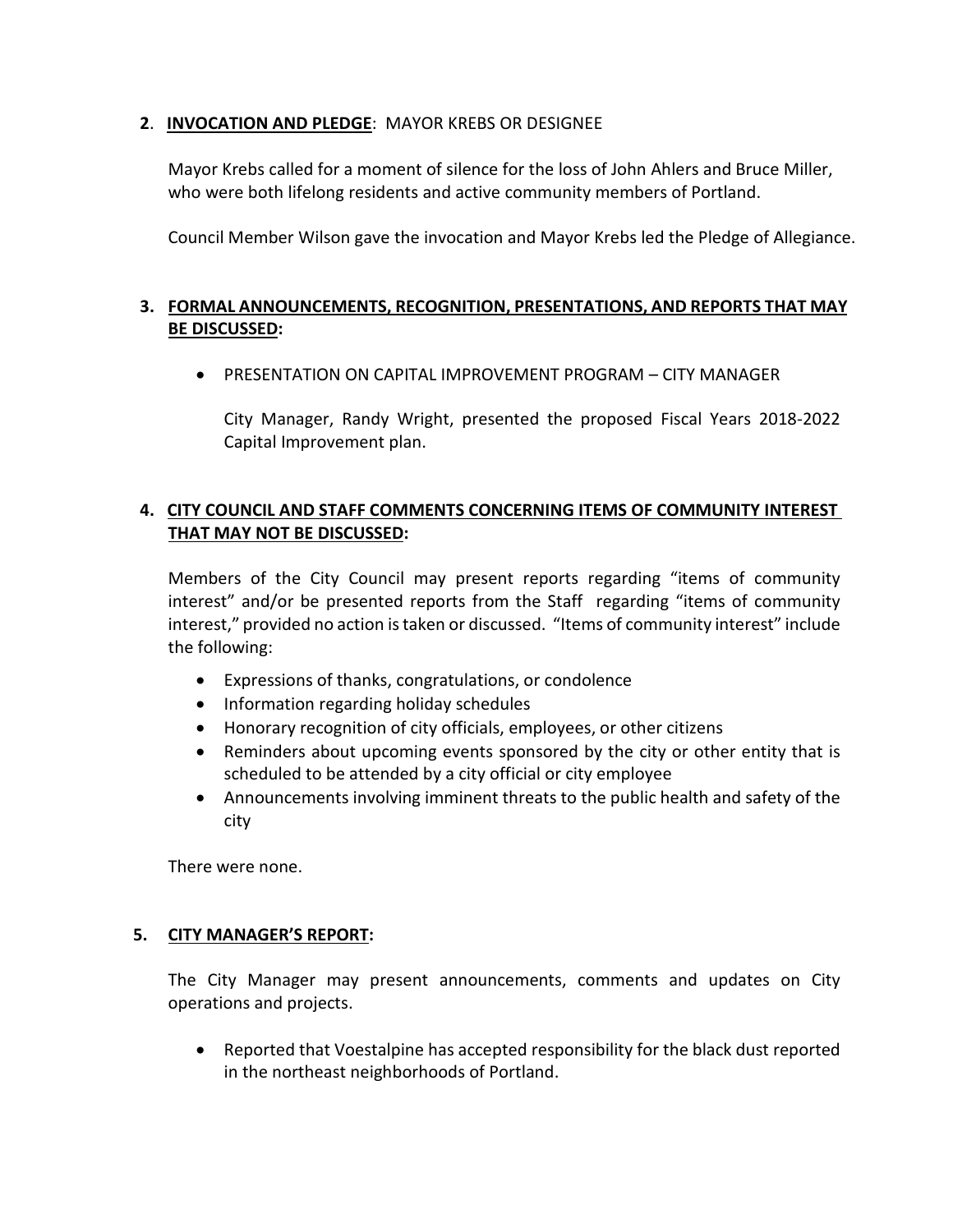- Reported that residents in the Northshore area have reported an unusual sound coming from the areas east of the Golf Course. Air Liquide has hired a company to clean a 9-mile section of one of their pipelines.
- Reported that the Port of Corpus Christi is working on a notification system for the residents of Portland.
- Reported that water restrictions have been lifted to follow the City of Corpus Christi as required under the agreement with the San Patricio Water District.
- Gave an update on legislative items the will be discussed during the July 18, 2017 called special session by Governor Abbott.
- Gave an update on mosquito spraying on a city wide basis.

# **B. ACTION ITEMS, RESOLUTIONS AND ORDINANCES**:

Members of the audience who wish to (1) comment on issues concerning an agenda item, (2) present questions concerning an agenda item, (3) request assistance concerning an agenda item or (4) propose regulatory changes concerning an agenda item, must comply with the following rules of procedure:

- Persons who wish to speak must fill out and turn in a speaker card before the meeting is convened (The Mayor will notify you when it's your turn to speak and direct you to the podium)
- Persons who wish to speak must identify themselves and their places of residence
- All comments, requests and proposals must be presented to or through the Mayor
- Persons who wish to speak will be given 4 minutes to do so

There were none.

**6. MINUTES OF PREVIOUS MEETINGS**: THE CITY COUNCIL WILL CONSIDER THE MINUTES OF ITS MAY 16, 2017 WORKSHOP AND MAY 16, 2017 REGULAR MEETING - MAYOR KREBS AND CITY SECRETARY

Council Member Green made the motion to approve the minutes of the May 16, 2017 workshop and May 16, 2017 regular meeting, seconded by Council Member Wilson.

The motion passed with the following vote:

- Aye: 7 Mayor Krebs, Mayor Pro Tem Jorgensen, Council Member Skurow, Council Member Moore, Council Member Green, Council Member Wilson and Council Member Sutton
- Nay: 0 -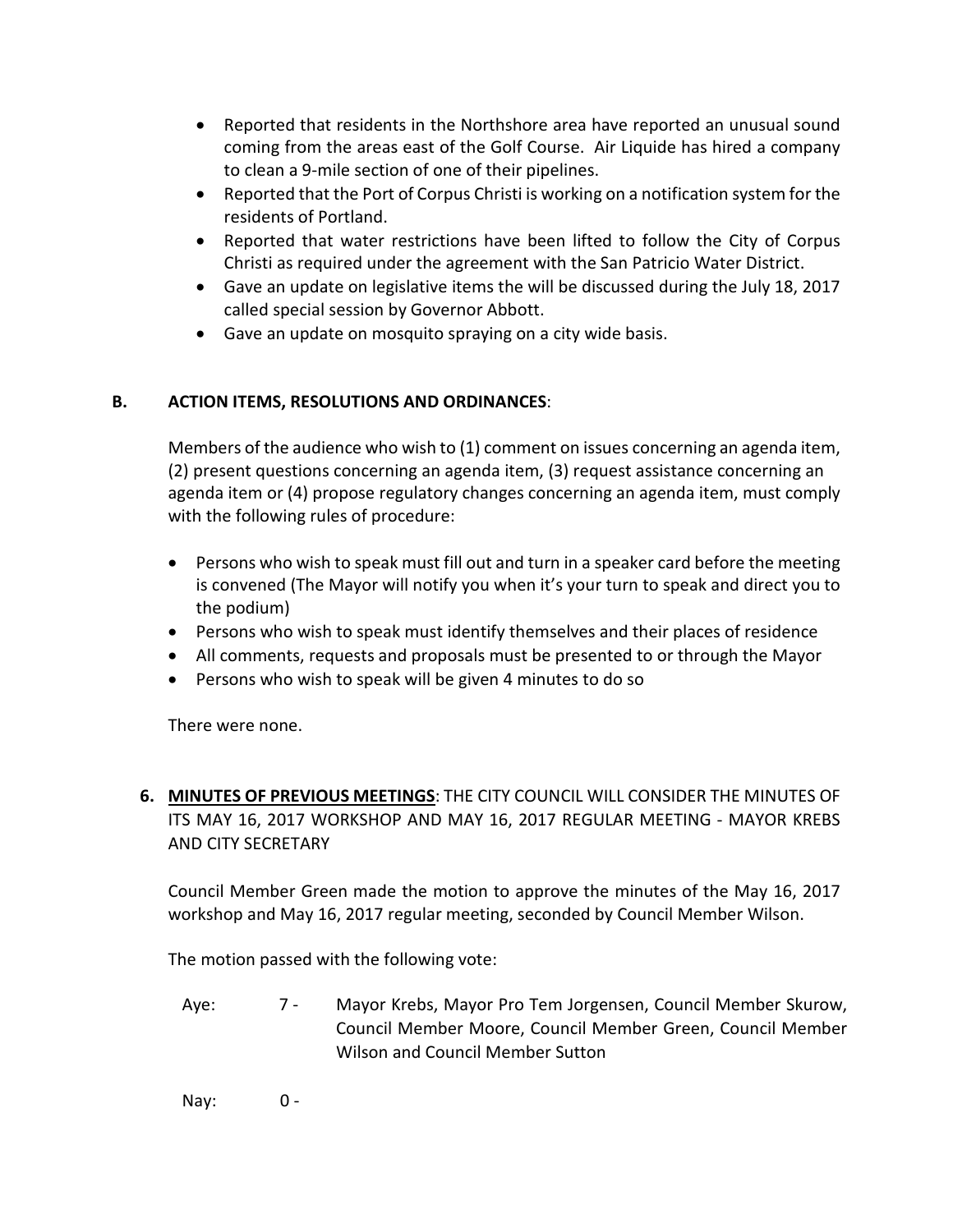Absent: 0 -

Abstained: 0 -

**7. ORDINANCE NO 2150 - SPECIAL USE PERMIT REQUEST:** THE CITY COUNCIL WILL CONSIDER THE SECOND AND FINAL READING OF ORDINANCE NO. 2150 THAT GRANTS A SPECIAL USE PERMIT TO CONSTRUCT A HOTEL ON LOT NINE (9), GREGORY-PORTLAND INDEPENDENT SCHOOL TRACT, AN ADDITION TO THE TOWN OF PORTLAND IN SAN PATRICIO COUNTY, TEXAS, AS SHOWN BY MAP OR PLAT RECORDED IN ENVELOPE 1351, TUBE 12-3, MAP RECORDS OF SAN PATRICIO COUNTY, TEXAS – ASSISTANT CITY MANAGER

Mayor Pro Tem Jorgensen made the motion to approve the second and final reading of Ordinance No. 2150 with the following conditions:

- 1. Portland Upscale Hospitality Group is permitted to construct a new hotel on Lot Nine (9), Gregory-Portland Independent School Tract in the 200 block of Buddy Ganem Drive.
- 2. Approval of the Special Use Permit is void if hotel construction has not commenced within two (2) years of the effective date of this ordinance.
- 3. Portland Upscale Hospitality Group must submit a performance bond, letter of credit, or other financial guarantee in a form approved by the City Manager for the construction of a 3-lane roadway from Memorial Parkway to the property. The roadway shall be constructed to City of Portland standards and specifications and shall include curb and gutter, sidewalk(s), and drainage improvements. The financial instrument must guarantee that the roadway be constructed within thirty-six (36) months of the hotel receiving its certificate of occupancy.

Seconded by Council Member Moore.

The motion passed with the following vote:

- Aye: 7 Mayor Krebs, Mayor Pro Tem Jorgensen, Council Member Skurow, Council Member Moore, Council Member Green, Council Member Wilson and Council Member Sutton
- Nay:  $0 -$
- Absent: 0 -
- Abstained: 0 -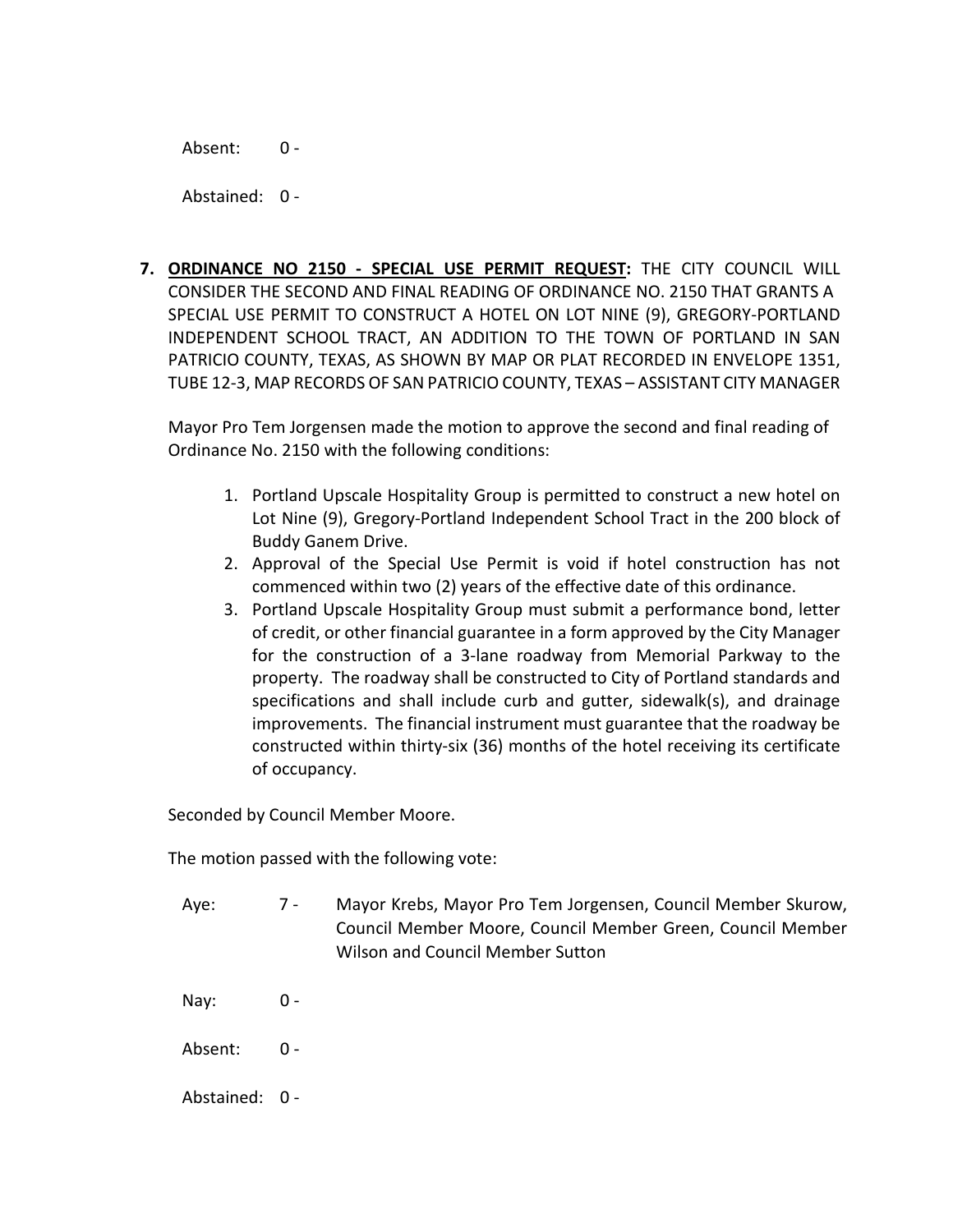Mayor Krebs read the following caption:

#### **ORDINANCE NO. 2150**

**AN ORDINANCE GRANTING A SPECIAL USE PERMIT TO ALLOW THE CONSTRUCTION OF A HOTEL ON LOT NINE (9), GREGORY-PORTLAND INDEPENDENT SCHOOL TRACT, AN ADDITION TO THE TOWN OF PORTLAND IN SAN PATRICIO COUNTY, TEXAS, AS SHOWN BY MAP OR PLAT RECORDED IN ENVELOPE 1351, TUBE 12-3, MAP RECORDS OF SAN PATRICIO COUNTY, TEXAS; PROVIDING FOR THE REPEAL OF ORDINANCES IN CONFLICT HEREWITH; PROVIDING A SEVERABILITY CLAUSE; ESTABLISHING A PENALTY AND SPECIFICALLY NEGATING A REQUIREMENT OF A CULPABLE MENTAL STATE; PROVIDING AND ESTABLISHING AN EFFECTIVE DATE; AND PROVIDING FOR PUBLICATION**

**8. ORDINANCE NO. 2151—AUTHORIZATION OF ABANDONMENT AND SALE OF SURPLUS RIGHT-OF-WAY:** THE CITY COUNCIL WILL CONSIDER THE SECOND AND FINAL READING OF ORDINANCE NO. 2151 THAT AUTHORIZES THE CITY MANAGER TO SELL TO *DAVID GARZA*  APPROXIMATELY 0.017 ACRES OF SURPLUS DEDICATED ALLEY RIGHT-OF-WAY ADJACENT TO LOT 11R, BLOCK 7, TIER "B", CITY OF PORTLAND IN THE 400 BLOCK OF FIRST AVENUE – ASSISTANT CITY MANAGER

Mayor Pro Tem Jorgensen made the motion to approve the second and final reading of Ordinance No. 2151 that abandons approximately 0.017 acres of surplus dedicated alley right-of-way adjacent to Lot 11R, Block 7, Tier "B", City of Portland in the 400 block of First Avenue, authorizes the City Manager to execute all necessary documents to sell the abandoned right-of-way to David Garza with the following conditions:

- 1. The buyer shall pay the City of Portland \$4,687.50.
- 2. The buyer shall pay all costs associated with the closing, including legal fees.
- 3. The deed for the purchase shall contain language stating that the buyer agrees to hold the City harmless for damages created by the sale of the property.
- 4. All City of Portland platting regulations shall apply and the buyer shall pay all platting costs.
- 5. The sale does not include mineral rights.

Seconded by Council Member Moore.

The motion passed with the following vote: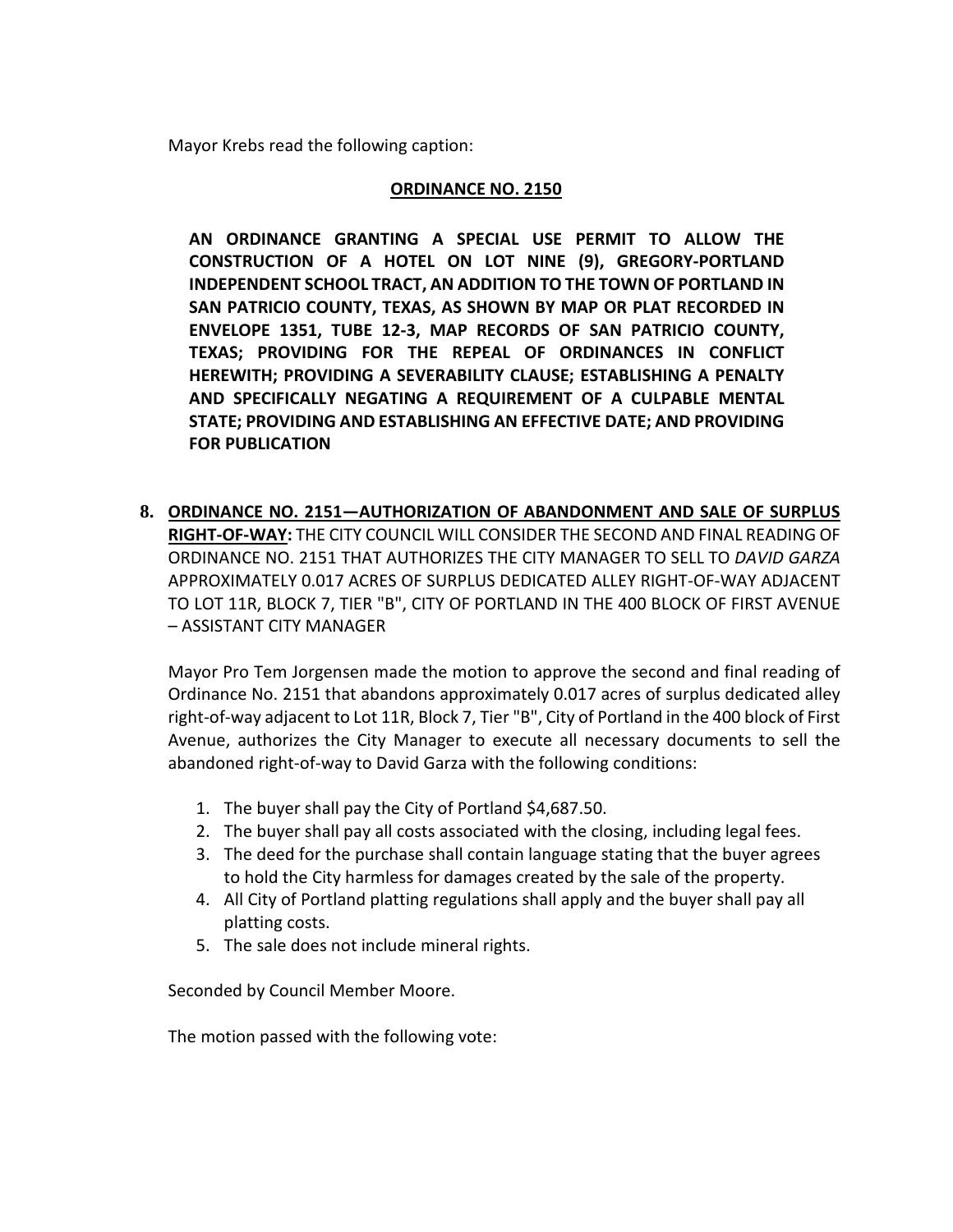Aye: 7 - Mayor Krebs, Mayor Pro Tem Jorgensen, Council Member Skurow, Council Member Moore, Council Member Green, Council Member Wilson and Council Member Sutton

Nay: 0 -

Absent: 0 -

Abstained: 0 -

Mayor Krebs read the following caption:

## **ORDINANCE NO. 2151**

**AN ORDINANCE ABANDONING AND AUTHORIZING THE CITY MANAGER TO SELL APPROXIMATELY 0.017 ACRES OF SURPLUS DEDICATED ALLEY RIGHT-OF-WAY ADJACENT TO LOT 11R, BLOCK 7, TIER "B", CITY OF PORTLAND IN THE 400 BLOCK OF FIRST AVENUE; AND PROVIDING AND ESTABLISHING AN EFFECTIVE DATE**

**9. VETERANS MEMORIAL PROJECT ACCEPTANCE:** THE CITY COUNCIL WILL CONSIDER CHANGE ORDER NO. 1, FINAL PAY APPLICATION, AND PROJECT ACCEPTANCE FOR THE VETERANS MEMORIAL PROJECT – ASSISTANT CITY MANAGER

Assistant City Manager, Brian DeLatte presented the following information:

Beecroft has completed work on the project. Several items that would normally be considered warranty issues, including installation issues with the sod and decomposed granite, have been resolved in advance of project acceptance.

Change Order No. 1 includes items that were issued as field changes, including additional waterproofing, enhanced landscaping, and sidewalk installations.

The construction of the Veterans Memorial project has been completed. Richter Architects has inspected the work and recommends approval of Change Order No. 1 in the amount of \$17,924.50, the final pay application, and project acceptance.

This project has been completed \$83,000 under Beecroft's original bid.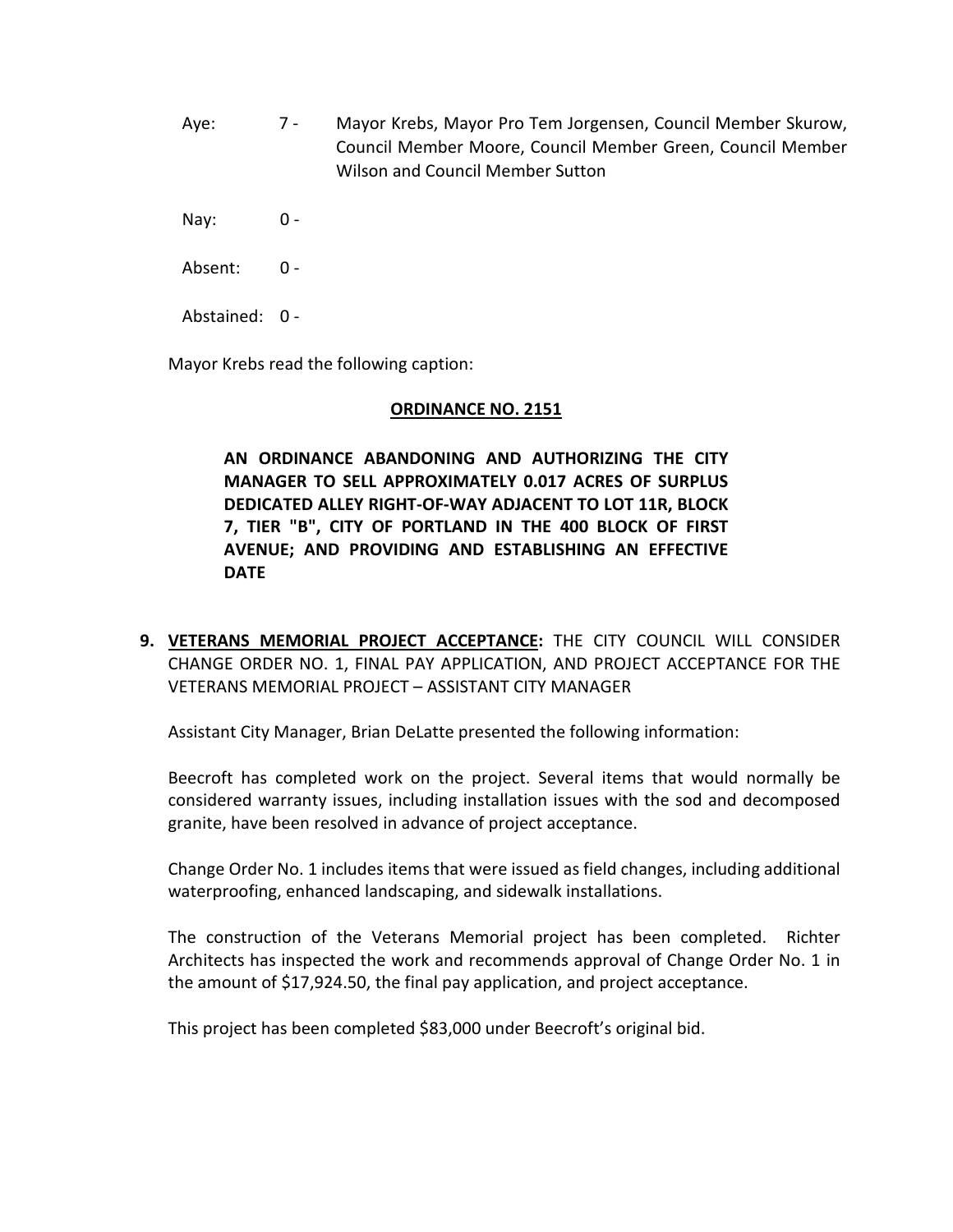Council Member Green made the motion to approve the Veterans Memorial Change Order No. 1 in the amount of \$17,924.50, the final pay application, and project acceptance, seconded by Council Member Skurow.

The motion passed with the following vote:

- Aye: 7 Mayor Krebs, Mayor Pro Tem Jorgensen, Council Member Skurow, Council Member Moore, Council Member Green, Council Member Wilson and Council Member Sutton
- Nay: 0 -
- Absent: 0 -
- Abstained: 0 -

Mayor Krebs announced that Item C. Citizens comments, questions, requests, and proposals not appearing on the agenda would be discussed before Item 10. Executive Session.

# **C. CITIZEN COMMENTS, QUESTIONS, REQUESTS, AND PROPOSALS NOT APPEARING ON THE AGENDA:**

Members of the audience who wish to (1) comment on issues for which there is no item on this agenda, (2) present questions for which there is no item on this agenda, (3) request assistance for which there is no item on this agenda or (4) propose regulatory changes for which there is no item on this agenda, must comply with the following rules of procedure:

- Persons who wish to speak must fill out and turn in a speaker card before the meeting is convened (The Mayor will notify you when it's your turn to speak and direct you to the podium)
- Persons who wish to speak must identify themselves and their places of residence
- All comments, requests and proposals must be presented to or through the Mayor
- Persons who wish to speak will only be given 4 minutes to do so

Neither the City Council nor the Staff is legally permitted to respond to citizen comments, questions, requests, or proposals at the time of the meeting. A member of the City Council or the City Manager may place an item on the agenda of a future City Council workshop or meeting to legally do so. If that is done, the audience member seeking a response will be given advance notice.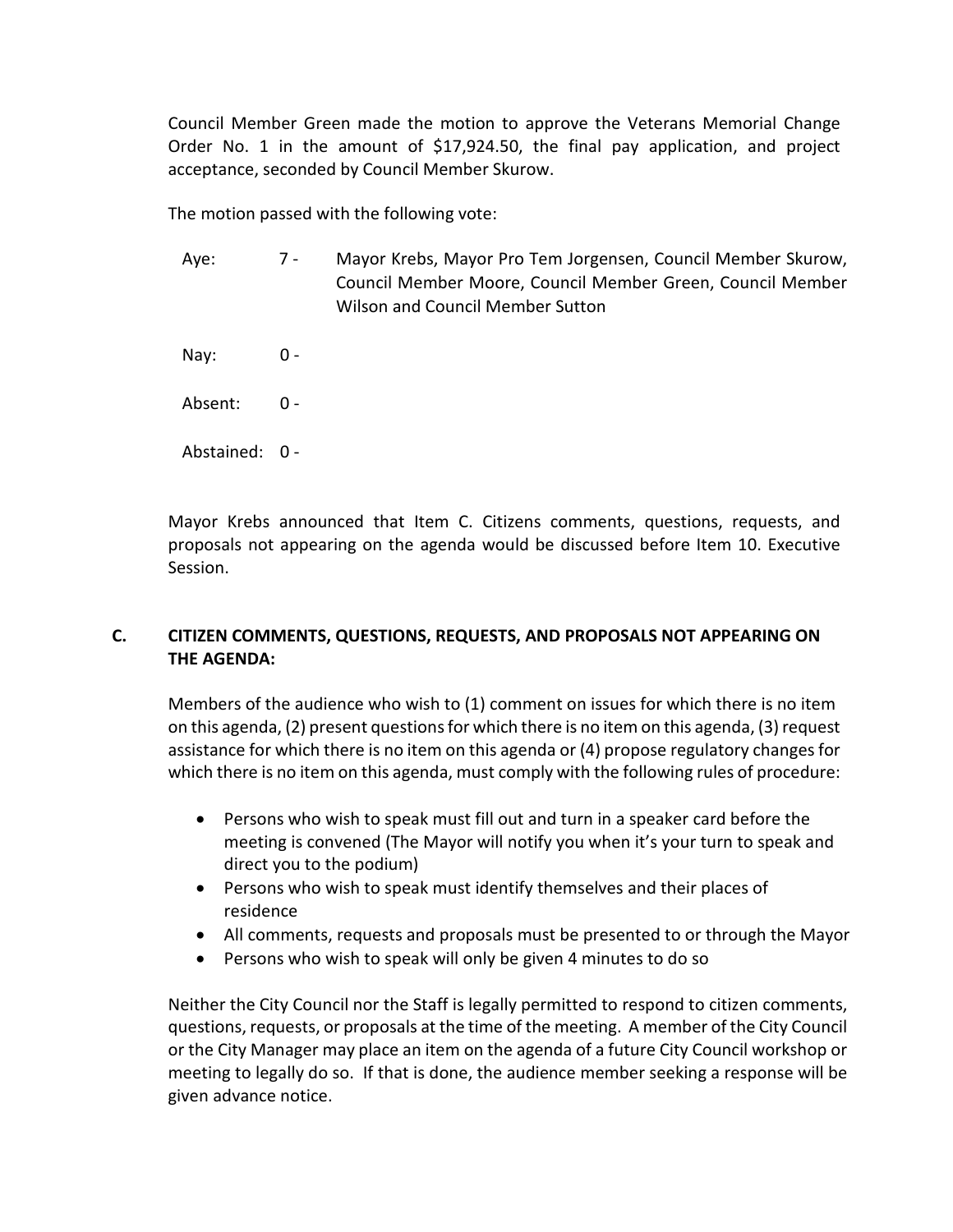Errol Summerlin, a resident at 1017 Diomede and Representative of the Portland Citizens United Group requested the City Council engage the services of an attorney to challenge the air and water permit submitted by Gulf Coast Ventures for the proposed construction of an Exxon Mobil Ethane Cracker Facility near Portland.

- **10. EXECUTIVE SESSION:** THE CITY COUNCIL WILL CONDUCT AN EXECUTIVE SESSION ACCORDING TO GOVERNMENT CODE:
	- §551.087 DELIBERATION REGARDING ECONOMIC DEVELOPMENT NEGOTIATIONS RELATED TO COMMERCIAL OR FINANCIAL INFORMATION THAT THE GOVERNMENTAL BODY HAS RECEIVED FROM A BUSINESS PROSPECT THAT THE GOVERNMENTAL BODY SEEKS TO HAVE LOCATE, STAY, OR EXPAND IN OR NEAR THE TERRITORY OF THE GOVERNMENTAL BODY AND WITH WHICH THE GOVERNMENTAL BODY IS CONDUCTING ECONOMIC DEVELOPMENT NEGOTIATIONS – CITY MANAGER AND ASSISTANT CITY MANAGER

At 7:49 p.m. Mayor Krebs announced that the City Council will conduct an Executive Session according to Government Code  $\S 551.087 -$  deliberation regarding economic development negotiations related to commercial or financial information that the governmental body has received from a business prospect that the governmental body seeks to have locate, stay, or expand in or near the territory of the governmental body and with which the governmental body is conducting economic development negotiations.

Mayor Krebs announced that the Executive Session was concluded at 8:30 p.m. and no action will be taken.

Mayor Krebs reconvened the regular meeting at 8:34 p.m.

## **D. ADJOURNMENT: MAYOR KREBS**

Mayor Krebs adjourned the meeting at 8:34 p.m.

## **NOTICE OF ASSISTANCE**

If you plan to attend this public meeting and you have a disability that requires special arrangements to be made, please contact City Secretary Annette Hall (361) 777-4513 or annette.hall@portlandtx.com in advance of the meeting. Reasonable accommodations will be made to facilitate your participation. The City Hall is wheelchair accessible and specially marked parking spaces are located in front of its entrance. Special seating will be provided in the Council Chamber during the meeting.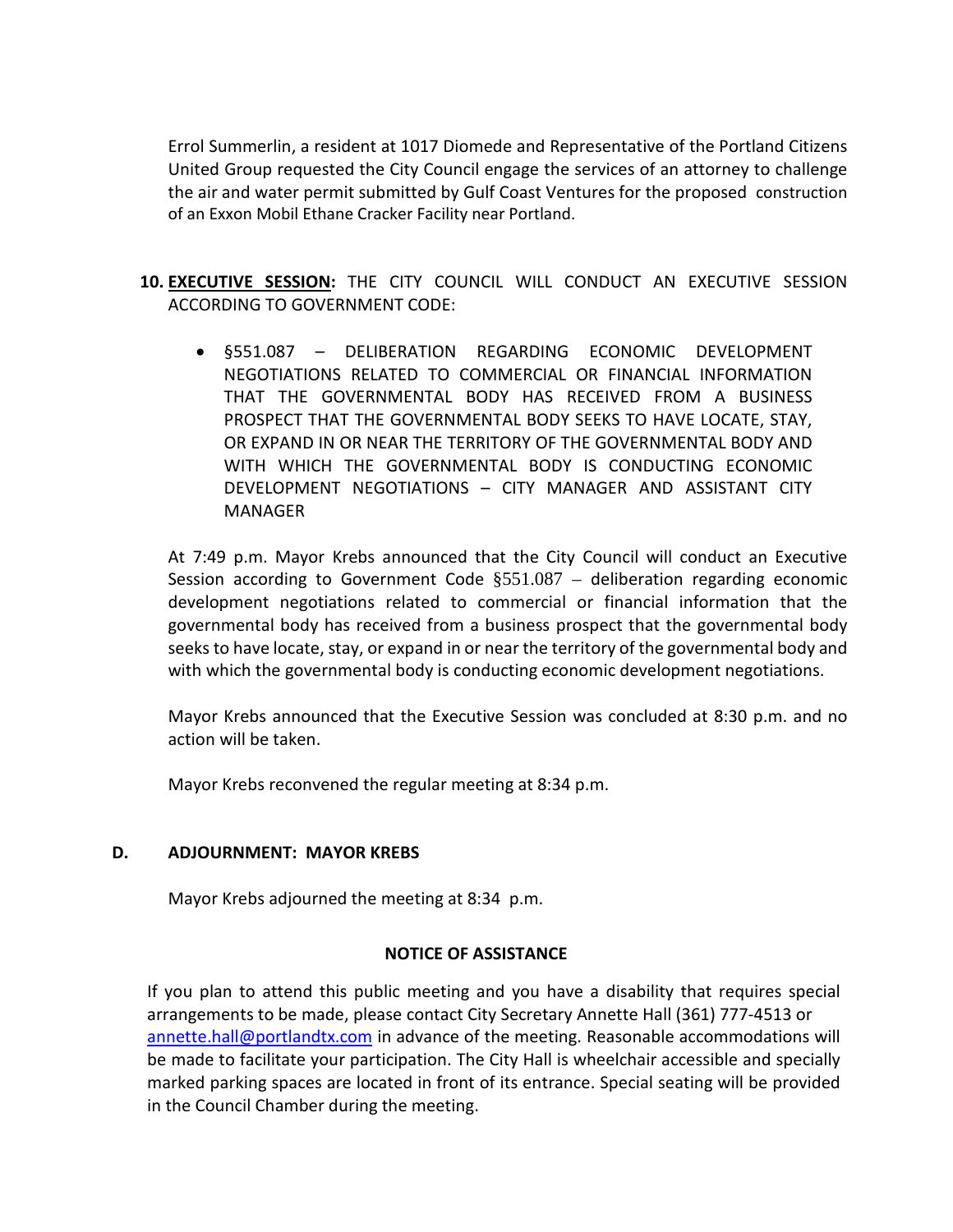## **BRAILLE IS NOT AVAILABLE**

Approved:

David Krebs, Mayor

\_\_\_\_\_\_\_\_\_\_\_\_\_\_\_\_\_\_\_\_\_\_\_

\_\_\_\_\_\_\_\_\_\_\_\_\_\_\_\_\_\_\_\_\_\_\_

Attest:

City Secretary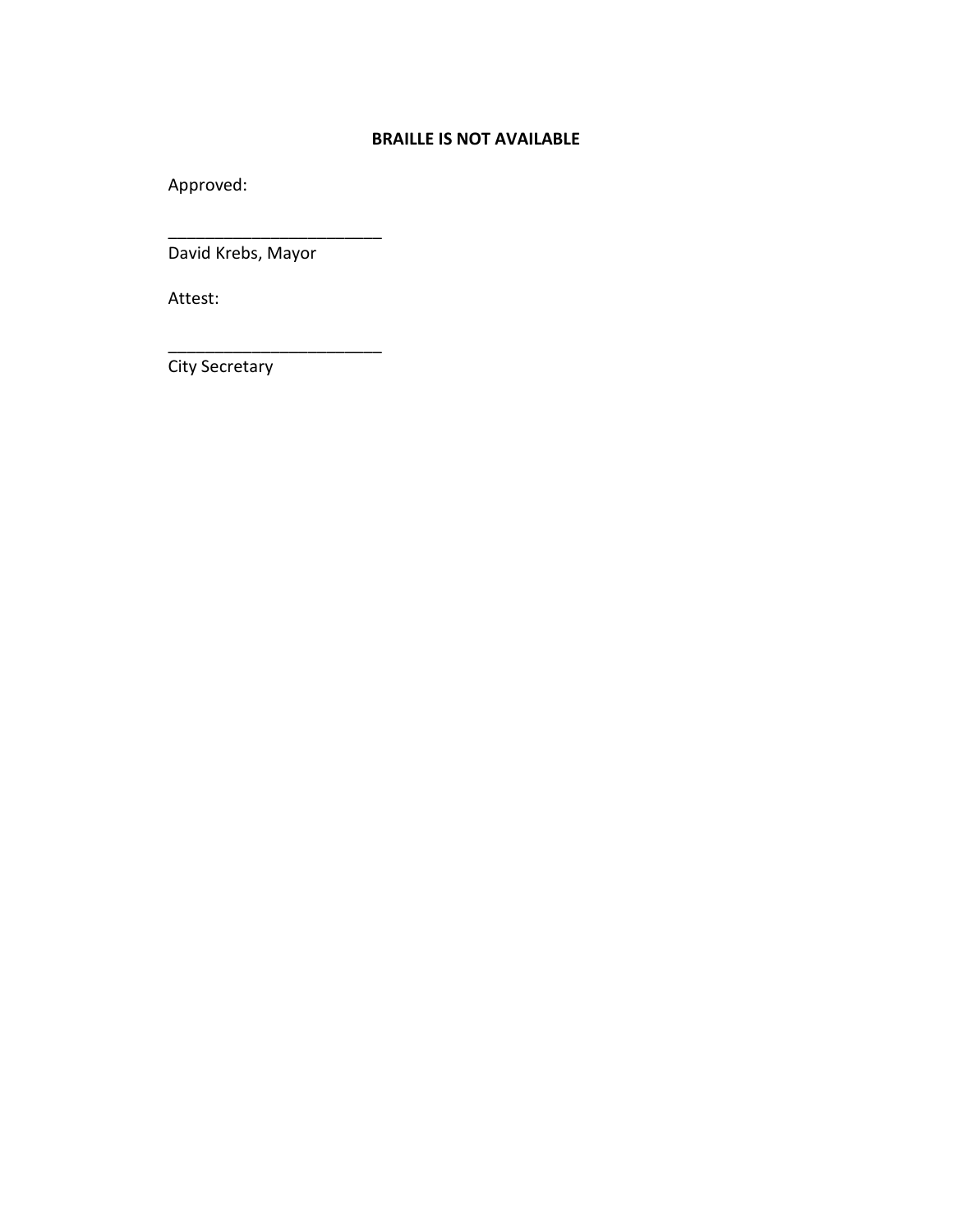

# **AGENDA TITLE BIDS FOR WINDSTORM AND HAIL INSURANCE COVERAGE:** THE CITY COUNCIL WILL CONSIDER WINDSTORM AND HAIL INSURANCE COVERAGE RENEWAL FOR ITS COMMERCIAL FACILITIES.

**MEETING DATE** 06/20/2017

**DEPARTMENT** Finance

**SUBMITTED BY** Katie Griffin, Director of Finance

#### **EXECUTIVE SUMMARY**

The City of Portland resides in the Coastal Bend area. This area is subject to windstorm and hail events at a higher rate than the rest of the state. Therefore, it is essential to maintain windstorm and hail insurance coverage to protect the assets of the City. The current Windstorm and Hail Policy providing this coverage expires on July 2, 2017.

#### **PRIOR ACTIONS OR REVIEWS**

In June 2016, the City Council awarded the current windstorm and hail coverage contract to McGriff, Seibels, and Williams of Texas, Inc. (McGriff) via the RFP and bidding process.

#### **DETAILS / STAFF ANALYSIS**

The expiration of the current Windstorm and Hail Insurance Policy on July 2, 2017 triggered the need to request a renewal quote from our current provider, McGriff. The City of Portland is a member of the National Cooperative Purchasing Alliance (NCPA), which allows the City to procure products and services through the NCPA without going through the bid process due to the interlocal agreement in place. McGriff is the appointed vendor for Insurance/Risk Management Services for the NCPA, allowing the City to procure windstorm and hail insurance through McGriff without going through the RFP and bid process.

Staff conducted an audit of insurable assets provided by Texas Municipal League Intergovernmental Risk Pool (TMLIRP) and McGriff as a part of the renewal of all of the City's insurance policies. The audit of City properties resulted in a variance of approximately \$9M between the two policies. Careful review of the variance indicate there were several properties covered under the TMLIRP policy that were not covered under the current windstorm/hail policy.

The list of properties currently covered under the windstorm/hail policy as well as the list of proposed additions is attached for reference.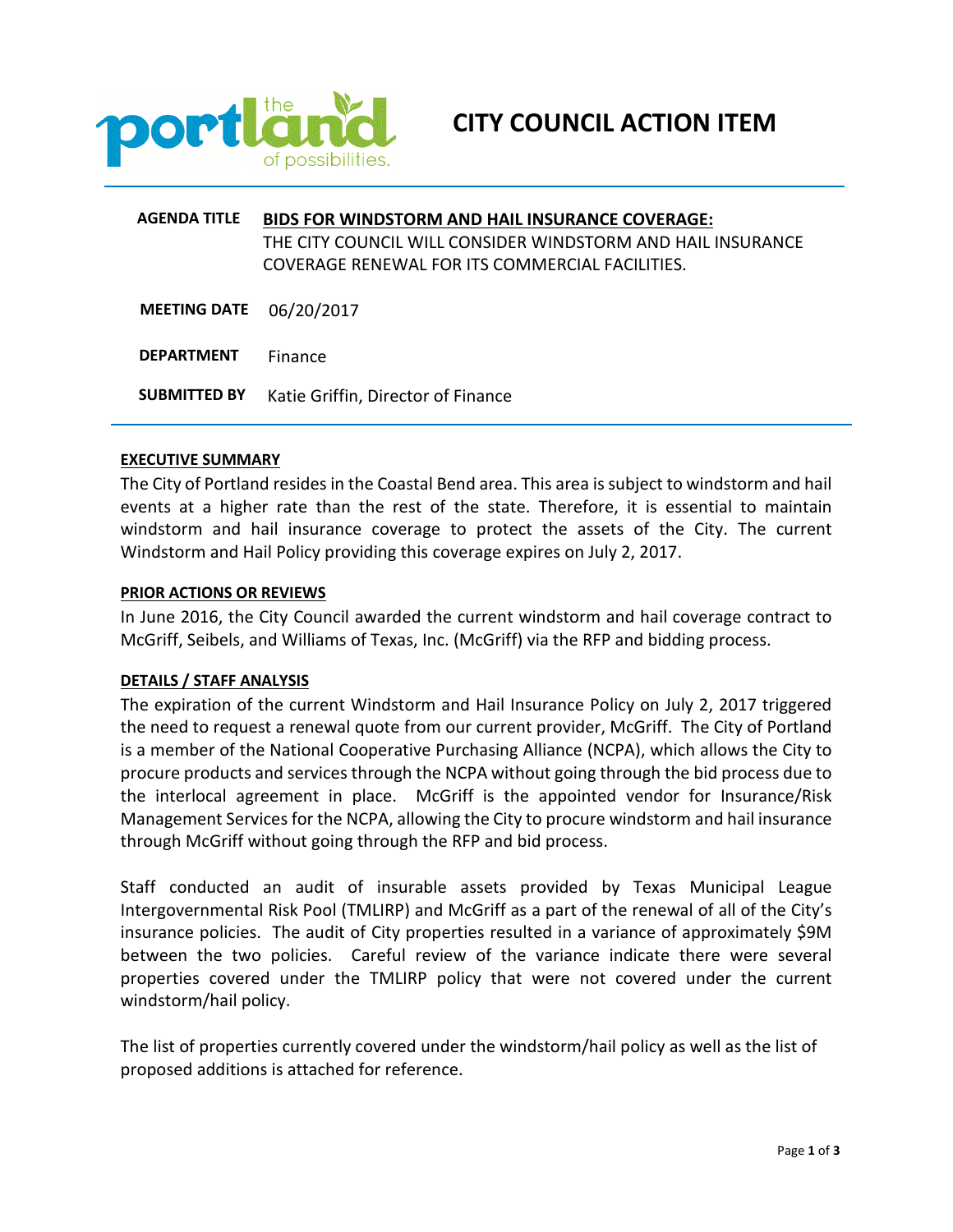McGriff provided three quoted options for renewal of the City's windstorm/hail coverage policy. Option 1 provides windstorm/hail coverage for all 22 properties that are currently covered and added coverage to the Veterans Memorial with a reduced minimum deductible. Option 2 provides windstorm/hail coverage to all 70 properties owned by the City with the reduced minimum deductible. This option also includes the addition of Builders' Risk, Mobile and Portable Equipment, and Unscheduled/Leased Contractor's Equipment. Option 3 provides an "all inclusive" policy, which provides the same coverage as Option 2 to all 70 properties with the reduced deductible and adds All Other Perils/Boiler and Equipment Breakdown coverage. McGriff also provides the option to add flood insurance to either identified options.

|                                     | <b>CURRENT</b>   | <b>OPTION 1</b>  | <b>OPTION 2</b>  | <b>OPTION 3</b> |
|-------------------------------------|------------------|------------------|------------------|-----------------|
|                                     | July 2016 Values | July 2017 Values | July 2017 Values | July 2017 Value |
|                                     | (22 Properties)  | (22 Properties)  | (70 Properties)  | (70 Properties) |
| Value - Property                    | \$22,100,779     | \$24,786,345     | \$33,530,761     | \$33,530,761    |
| Value - Portable Equipment          | \$0              | \$0              | \$0              | \$324,584       |
|                                     |                  |                  |                  |                 |
| <b>Windstorm/Hail Coverage Only</b> | \$104,743        | \$118,900        | \$158,914        | \$158,725       |
|                                     |                  |                  |                  |                 |
| <b>Additional Coverage</b>          |                  |                  |                  |                 |
| Mobile Equip/Inland Marine          | n/a              | Included         | Included         | Included        |
| All Other Perils/Boiler             | n/a              | n/a              | n/a              | \$15,000        |
| Equip Breakdown                     | n/a              | n/a              | n/a              | Included        |
| <b>Unscheduled Contr Equip</b>      | n/a              | n/a              | n/a              | Included        |
| Builders' Risk                      | n/a              | n/a              | n/a              | Included        |
|                                     |                  |                  |                  |                 |
| <b>Total Premium</b>                | \$104,743        | \$118,900        | \$158,914        | \$173,725       |
|                                     |                  |                  |                  |                 |
| <b>Optional Addition of Flood</b>   |                  |                  |                  |                 |
| \$2.5M                              | n/a              | n/a              | \$6,825          | \$6,825         |
| \$5.0M                              | n/a              | n/a              | \$13,650         | \$13,650        |
| <b>Deductibles</b>                  |                  |                  |                  |                 |
| All Other Wind                      | \$50,000         | \$50,000         | \$50,000         | \$50,000        |
| Named Storm                         | 1%, \$50K Min    | 1%, \$25K Min    | 1%, \$50K Min    | 1%, \$25K Min   |
| <b>All Other Perils</b>             | \$10Kw/TMLIRP    | n/a              | \$10Kw/TMLIRP    | \$10K           |
| Equipment Breakdown                 | \$10Kw/TMLIRP    | n/a              | \$10Kw/TMLIRP    | \$10K           |
| Mobile Equip/Inland Marine          | \$10Kw/TMLIRP    | \$2,500          | \$10Kw/TMLIRP    | \$2,500         |

The table below outlines the renewal options:

Ben Odem with McGriff will be present during the June 20, 2017 City Council meeting to present the options as well as answer any questions.

#### **ALTERNATIVES CONSIDERED**

The City's current windstorm/hail policy is due to expire on July 2, 2017. Due to the time sensitivity of the renewal, no other alternatives are available.

#### **FINANCIAL IMPACT**

The financial impact to the City of not having windstorm/hail Insurance could be enormous.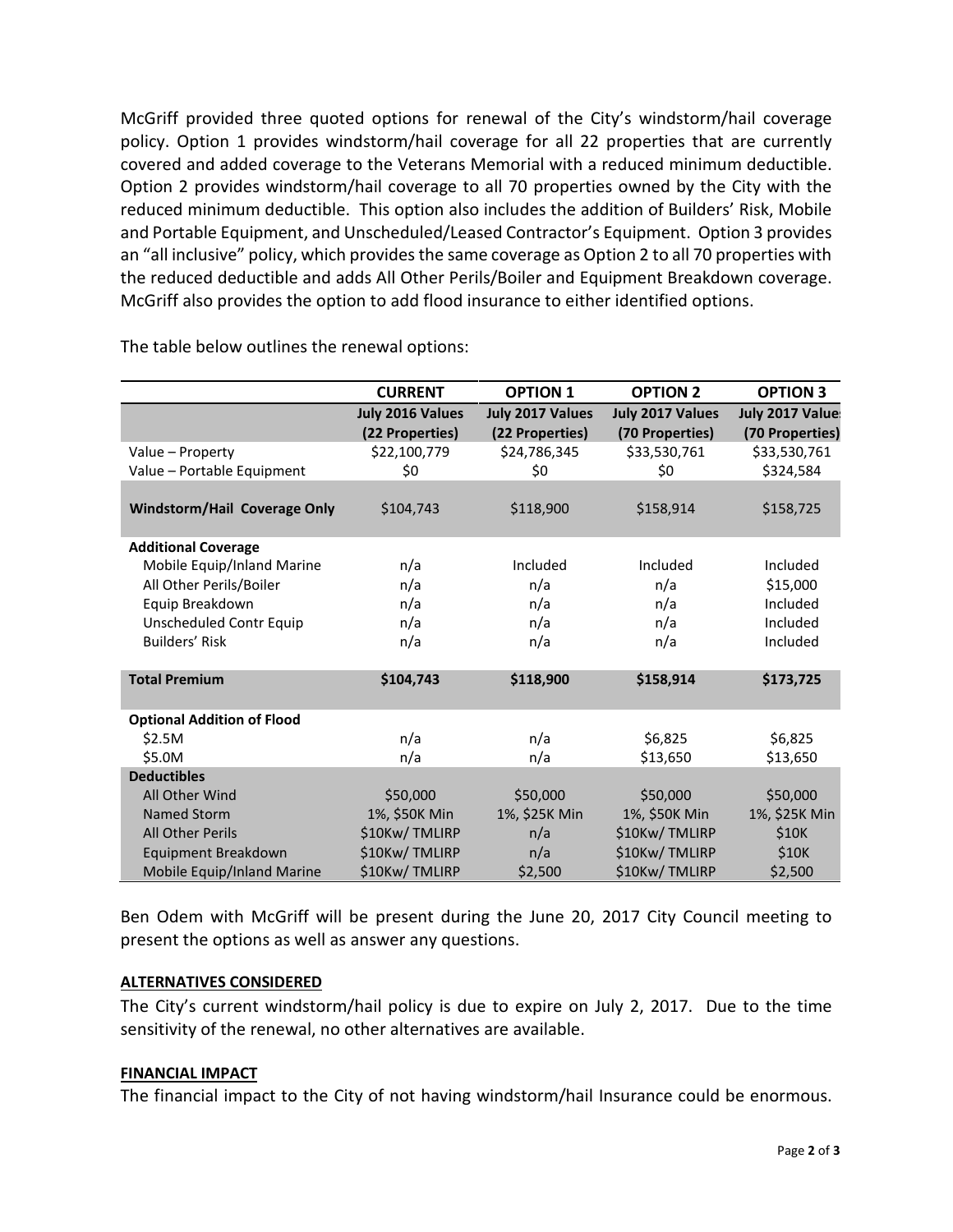The City has been fortunate that there has not been a hurricane in many years. The City has, however, experienced several windstorms in the last several years that have had a major impact on residences and businesses. Whether it be a major hurricane or a Coastal Bend windstorm, it is prudent that the City maintain coverage for these events. The City currently has approximately \$22M of its assets covered with windstorm/hail insurance. The addition of \$9M and coverage of all properties will reduce the City's exposure in the event of a devastating event. The premium paid is a small fraction of the actual cost to rebuild our facilities. Insurance coverage mitigates the risk and costs to the City if a catastrophe happens. The policy premiums are allocated annually as a part of the City's budgeted fund.

Staff recommends consideration of Option 3 for renewal. This option will provide coverage for all 70 City properties as well as provide additional coverage for equipment breakdown, builder's risk, and leased/unscheduled equipment; while reducing the current deductibles and combining property coverages into one policy with McGriff rather than two separate policies. The option of adding flood insurance provides the benefit of protecting the City in the event of rising water.

#### **ATTACHMENTS**

Attachment 1: Property currently covered under windstorm/hail policy Attachment 2: Property NOT currently covered under windstorm/hail policy

#### **RECOMMENDED ACTION**

Motion to renew windstorm/hail insurance, Option 3, with McGriff, Seibels, and Williams of Texas, Inc. (McGriff) and authorize the City Manager to execute the contract with McGriff to provide Windstorm and Hail Insurance Coverage for City properties and facilities.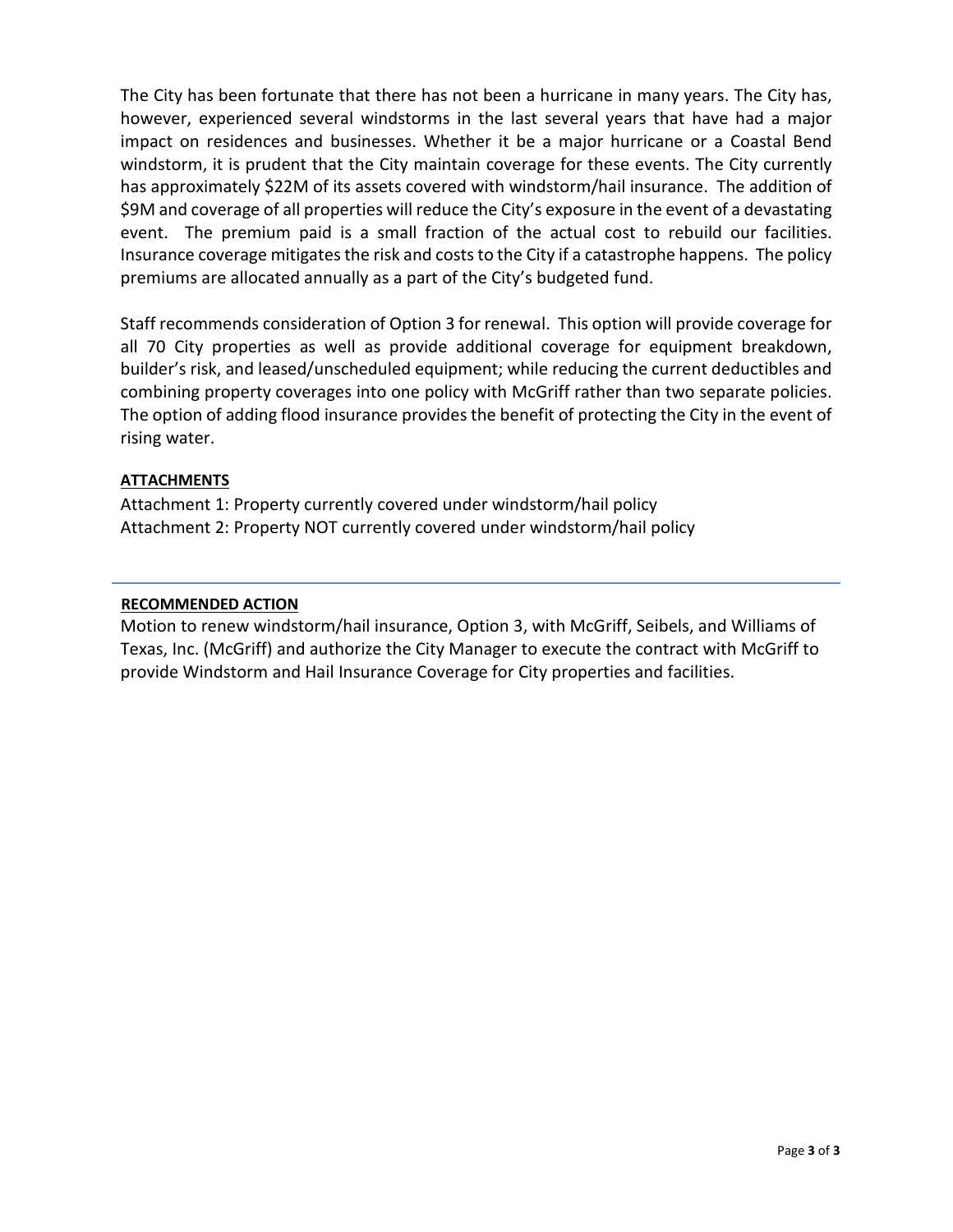| <b>Attachment 1: Property Currently Covered Under Windstorm/Hail Policy</b> |                        |                                                             | Adjusted Values as of 6/9/17 |                 |                            |                |         |                | July 2016 Cover Values |                |    |                |              |           |  |
|-----------------------------------------------------------------------------|------------------------|-------------------------------------------------------------|------------------------------|-----------------|----------------------------|----------------|---------|----------------|------------------------|----------------|----|----------------|--------------|-----------|--|
| Location                                                                    | <b>Address</b>         | <b>Description</b>                                          |                              | <b>Building</b> | <b>BPP</b><br><b>Total</b> |                |         |                | <b>Building</b>        | <b>BPP</b>     |    |                | <b>Total</b> |           |  |
|                                                                             | 1101B Moore Avenue     | Document & Water Parts Storage                              |                              | 189,222         | $\zeta$                    | 15,000         | $\zeta$ | 204,222        | \$                     | 212,523        | \$ | 15,000         |              | 227,523   |  |
| $\overline{2}$                                                              | 1101F Moore Avenue     | <b>Truck Repair Building</b>                                |                              | 180,399         | \$                         | $20,000$ \$    |         | 200,399        | \$                     | 198,321        | Ś. | $20,000$ \$    |              | 218,321   |  |
| 3                                                                           | 502 Moore Avenue       | <b>Fire Station</b>                                         |                              | 248,594         | Ŝ.                         | $22,000$   \$  |         | 270,594        | \$                     | 399,582        |    | $22,200$ \$    |              | 421,782   |  |
| 4                                                                           | 2400A Memorial Parkway | Library                                                     |                              | 1,199,577       | $\zeta$                    | 450,000   \$   |         | 1,649,577      | \$                     | 788,805        | \$ | $450,000$   \$ |              | 1,238,805 |  |
| 5                                                                           | 601 Wildcat            | Senior Citizen Center                                       |                              | 349,167         | \$                         | 20,000         | $\zeta$ | 369,167        | \$                     | 328,976        | \$ | $24,300$   \$  |              | 353,276   |  |
|                                                                             | 100 US Highway 181     | Pier Over Water Excl Concession Stand Indian Point          |                              | 891,312         | $\zeta$                    |                | \$.     | $891,312$ \$   |                        | $891,312$ \$   |    |                |              | 891,312   |  |
| 8                                                                           | 2000 Billy G Webb      | <b>Community Center</b>                                     |                              | 5,003,753       | Ŝ.                         | 350,000        | \$      | 5,353,753      | \$                     | 4,290,627      | Ś  | 409,113        | l \$         | 4,699,740 |  |
| 9                                                                           | 595 Buddy Ganem Drive  | Fire Station #2                                             |                              | 763,490         | \$                         | $250,000$   \$ |         | $1,013,490$ \$ |                        | 711,560        | \$ | $177,800$ \$   |              | 889,360   |  |
| 10                                                                          | 1101A Moore Avenue     | <b>Office Building</b>                                      |                              | 539,823         | Ŝ.                         | 40,000         | -\$     | 579,823        | -S                     | 408,336        | S. | $40,000$   \$  |              | 448,336   |  |
| 11                                                                          | 1101C Moore Avenue     | <b>Storage Garage</b>                                       |                              | 106,164         |                            | $10,000$   \$  |         | 116,164        | .S                     | 150,442        | Ŝ. |                |              | 150,442   |  |
| 12                                                                          | 1095A Moore Avenue     | Air Blowers Building                                        |                              | 51,899          |                            | 500,000        | $\zeta$ | 551,899        |                        | 50,000         | \$ | 500,000        |              | 550,000   |  |
| 13                                                                          | 1095B Moore Avenue     | Areators/Digestors/Floculators                              |                              | 2,450,078       | $\zeta$                    |                | Ś       | 2,450,078      | \$                     | 1,212,000      | \$ |                |              | 1,212,000 |  |
| 14                                                                          | 725 CR2004             | Pump House/Water Pumps                                      |                              | 46,709          | Ŝ.                         | $116,300$   \$ |         | 163,009        | \$                     | 39,718         | \$ | $116,300$ \$   |              | 156,018   |  |
| 15                                                                          | 1022A Wildcat Drive    | Pump House/Water Pumps                                      |                              | 46,709          | <sup>5</sup>               | $186,300$ \$   |         | 233,009        | \$                     | 45,000         | \$ | $186,300$   \$ |              | 231,300   |  |
| 16                                                                          | 1101 Moore Avenue      | Lab for Waste Treatment Plant                               |                              | 116,310         | $\zeta$                    | $25,000$   \$  |         | $141,310$   \$ |                        | 155,000        | \$ | $25,000$   \$  |              | 180,000   |  |
| 17                                                                          | 1095B Moore Avenue     | Valves & Pipes (aka Boardwalks) (attached to location 13)   |                              | $980,000$ \$    |                            |                | \$      | $980,000$   \$ |                        | $980,000$   \$ |    |                | \$           | 980,000   |  |
| 18                                                                          | 2002 Billy G Webb      | Aquatic Center - Concession Stand/Restroom                  |                              | $112,412$   \$  |                            |                | $\zeta$ | $112,412$ \$   |                        | $46,376$   \$  |    |                |              | 46,376    |  |
| 19                                                                          | 2002 Billy G Webb      | Aquatic Center - Bath House                                 |                              | 128,724         | \$.                        | 20,000         | -\$     | 148,724        | \$                     | 147,000        | Ŝ. | $20,000$   \$  |              | 167,000   |  |
| 20                                                                          | 2002 Billy G Webb      | Aquatic Center - Pump House                                 |                              | 848,541         |                            | 10,000         | $\zeta$ | 858,541        | \$                     | 175,000        |    | 480,000 \$     |              | 655,000   |  |
| 21                                                                          | 2002 Billy G Webb      | <b>Aquatic Center - Pavilion</b>                            |                              | 472,257         | 'S                         |                | $\zeta$ | 472,257        | \$                     | 547,313        | \$ |                |              | 547,313   |  |
| 22                                                                          | 1900 Billy G Webb      | City Hall                                                   |                              | 3,144,990       |                            | 250,000        | $\zeta$ | 3,394,990      |                        | 3,144,990      | \$ | 250,000        |              | 3,394,990 |  |
| 23                                                                          | 1902 Billy G Webb      | <b>Police Station</b>                                       |                              | 3,806,615       | \$                         | $50,000$   \$  |         | 3,856,615      | \$                     | 3,806,615      | \$ | 478,000        | l \$         | 4,284,615 |  |
| 26                                                                          | 1900 Billy G Webb      | Veteran's Memorial (added mid-coverage year, w/o \$ impact) |                              | 775,000         | $\zeta$                    |                | Ŝ.      | 775,000 \$     |                        | 775,000 \$     |    |                |              | 775,000   |  |

**\$ 24,786,345 \$ 22,718,509**

**Total Values of Property Covered - Windstorm/Hail July 2016**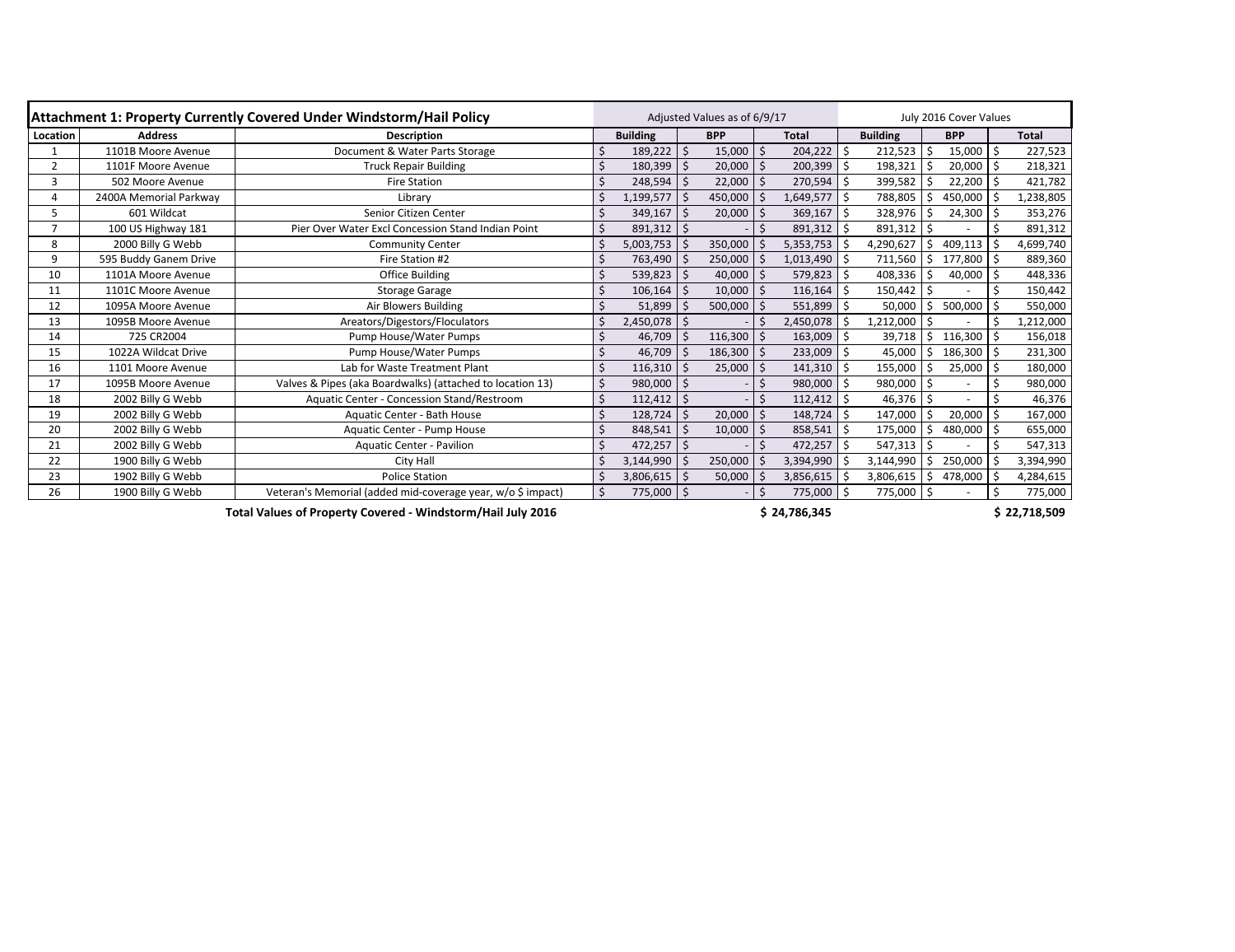| Attachment 2: Property Not Covered under Current Windstorm/Hail Policy |                         |                                               | Values as of 6/9/17 |               |         |            |         |              |
|------------------------------------------------------------------------|-------------------------|-----------------------------------------------|---------------------|---------------|---------|------------|---------|--------------|
| Location                                                               | <b>Address</b>          | <b>Description</b>                            | <b>Building</b>     |               |         | <b>BPP</b> |         | <b>Total</b> |
| 27                                                                     | 1095C Moore Ave         | Office - Sewer Plant                          | \$                  | 30,264        | \$      | 20,000     | \$      | 50,264       |
| 28                                                                     | 1109 Moore Ave          | <b>Animal Shelter</b>                         | \$                  | 30,518        | $\zeta$ | 6,000      | $\zeta$ | 36,518       |
| 29                                                                     | 725 CR 2004             | 1M Gallon Ground Water Tank                   | \$                  | 781,073       | $\zeta$ |            | \$      | 781,073      |
| 30                                                                     | 1004 Wildcat Drive      | 1M Gallon Ground Water Tank                   | \$                  | 781,073       | \$      |            | \$      | 781,073      |
| 31                                                                     | 2036 Hwy 181 N          | 500K Gallon Elevated Water Tank               | \$                  | 1,385,380     | $\zeta$ |            |         | 1,385,380    |
| 32                                                                     | 1636 Moore Avenue       | 500K Gallon Elevated Water Tank               | \$                  | 1,385,380     | \$      |            |         | 1,385,380    |
| 33                                                                     | 201 Daniel Moore        | Canopy - Willacy Park                         | \$                  | 830           | $\zeta$ |            | \$      | 830          |
| 36                                                                     | 907 Moore Ave           | Canopy - Baker Park (Dog Park)                | \$                  | 3,114         | $\zeta$ | 3,114      | \$      | 6,228        |
| 37                                                                     | 1101X Moore Ave         | Canopy - Public Works (Dog Park)              | \$                  | 3,114         | \$      |            |         | 3,114        |
| 44                                                                     | 600 Cedar Drive         | Lift Station - Underground                    | \$                  | 6,228         | \$      | 2,330      | \$      | 8,558        |
| 45                                                                     | 114C Georgia Pl         | Lift Station w/ Building                      | \$                  | 9,965         | $\zeta$ | 30,000     | $\zeta$ | 39,965       |
| 46                                                                     | 114 A Granby St         | Lift Station w/ Building                      | \$                  | 9,965         | \$      | 42,100     | $\zeta$ | 52,065       |
| 47                                                                     | 4598 Wildcat            | Lift Station - Underground                    | \$                  | 6,228         | $\zeta$ | 30,000     | $\zeta$ | 36,228       |
| 48                                                                     | 4102 Wildcat            | Lift Station - Underground                    | \$                  | 6,228         | $\zeta$ | 42,100     | \$      | 48,328       |
| 49                                                                     | 1012A Bluff             | Lift Station - Underground                    | \$                  | 9,965         | \$      | 23,300     | $\zeta$ | 33,265       |
| 50                                                                     | <b>Various Location</b> | Fencing                                       | \$                  | 210,000       | $\zeta$ |            | \$      | 210,000      |
| 51                                                                     | <b>Various Location</b> | Lights                                        | \$                  | 831,000       | \$      |            |         | 831,000      |
| 52                                                                     | 2400B Memorial Pkwy     | Old Library Bldg                              | \$                  | 14,635        | \$      | 1,000      | \$      | 15,635       |
| 53                                                                     | 100 Sunset              | Wooden Walkways at Sunset Lake                | \$                  | 26,364        | \$      |            | \$      | 26,364       |
| 54                                                                     | 595B Buddy Ganem        | Generator Building (attached to Fire Station) | \$                  | 36,329        | \$      | 20,000     | \$      | 56,329       |
| 56                                                                     | 1090 Lang Rd            | Lift Station (Bridgepoint) - Underground      | \$                  | 9,235         | $\zeta$ | 23,300     | $\zeta$ | 32,535       |
| 57                                                                     | 129 Causway             | Lift Station - Underground                    | \$                  | 9,238         | \$      | 23,200     | $\zeta$ | 32,438       |
| 58                                                                     | 307 Nicklaus            | Lift Station - Underground                    | \$                  | 9,238         | \$      | 23,300     | $\zeta$ | 32,538       |
| 59                                                                     | 109L Country Club       | Lift Station - Underground                    | \$                  | 9,238         | \$      | 23,200     | \$      | 32,438       |
| 60                                                                     | 2002A Billy G Webb      | Aquatic Center - Concession Stand             | \$                  | 5,000         | \$      |            |         | 5,000        |
| 61                                                                     | 807 Wildcat             | Lift Station - Underground                    | \$                  | 1,557         | $\zeta$ | 1,500      | \$      | 3,057        |
| 62                                                                     | 1101D Moore Ave         | <b>Chemical Storage (Public Works Shet)</b>   | \$                  | 4,982         | $\zeta$ | 10,000     | $\zeta$ | 14,982       |
| 63                                                                     | 1109 Moore Ave          | <b>Animal Shelter Cages</b>                   | \$                  | 2,997         | \$      |            | \$      | 2,997        |
| 64                                                                     | 100 Wildcat             | Picnic Shelter - Violet Andrews               | Ś                   | 3,114         | $\zeta$ |            | \$      | 3,114        |
| 65                                                                     | 2002 Billy G Webb       | Canopy 1 - Skateboard Park                    | \$                  | 625           | $\zeta$ |            | $\zeta$ | 625          |
| 66                                                                     | 2002 Billy G Webb       | Canopy 2 - Skateboard Park                    | \$                  | 625           | $\zeta$ |            | $\zeta$ | 625          |
| 67                                                                     | 1095 Moore Ave          | Storage                                       | \$                  | 5,813         | \$      |            | \$      | 5,813        |
| 68                                                                     | 2400 Memorial Pkwy      | Picnic Shelter - Library                      | \$                  | 1,349         | \$      |            | \$      | 1,349        |
| 82                                                                     | 2002 Billy G Webb       | <b>Aquatic Center - Recreation Pool</b>       | \$                  | 232,805       | \$      |            | \$      | 232,805      |
| 83                                                                     | 2002 Billy G Webb       | <b>Aquatic Center - Competition Pool</b>      | \$                  | 432,252       | $\zeta$ |            | \$      | 432,252      |
| 84                                                                     | 2002 Billy G Webb       | <b>Aquatic Center Fence</b>                   | \$                  | 29,592        | $\zeta$ |            | \$      | 29,592       |
| 85                                                                     | 1017 Bluff Drive        | Lift Station - Underground                    | \$                  | $13,078$   \$ |         |            | \$      | 13,078       |
| 86                                                                     | 1351 Bayview Dr         | <b>Grinder Station</b>                        | \$                  | 10,380        | \$      | 15,000     | \$      | 25,380       |
| 87                                                                     | 100 Hwy 181             | Bait House/Ramp - Indian Point                | \$                  | $225,551$ \$  |         |            | \$      | 225,551      |
| 88                                                                     | 1902 Billy G Webb       | <b>Communication Tower - Police Dept</b>      | \$                  | 102,759       | $\zeta$ |            | \$      | 102,759      |
| 89                                                                     | 1095 Moore Ave          | <b>WWTP Clarifier</b>                         | \$                  | 1,556,956     | \$      |            |         | 1,556,956    |
| 90                                                                     | 2832 Sea Breeze Ln      | Lift Station                                  | \$                  | 9,238         | \$      | 23,300     | \$      | 32,538       |
| 91                                                                     | 7th Ave & Hwy 181       | <b>Lift Station</b>                           | \$                  | 9,238         | \$      | 23,300     | $\zeta$ | 32,538       |
| 92                                                                     | 2233 Memorial           | Adventure Play - Oakridge Park                | \$                  | 35,699        | -\$     |            | \$      | 35,699       |
| 93                                                                     | 1101 Broadway           | Adventure Play - Simpson Park                 | \$                  | 37,107        | $\zeta$ |            | \$      | 37,107       |
| 94                                                                     | 2340 Memorial Pkwy      | Playground Equipment - Chatwork Park          | \$                  | 33,083        | \$      |            | \$      | 33,083       |

**Total Values of Property Covered - Windstorm/Hail July 2016 <b>1999 12:00 12:00 13:00 13:00 13:00 13:00 13:00 13:00 13:00 13:00 13:00 13:00 13:00 13:00 13:00 13:00 13:00 13:00 13:00 13:00 13:00 13:00 13:00 13:00 13:00 13:**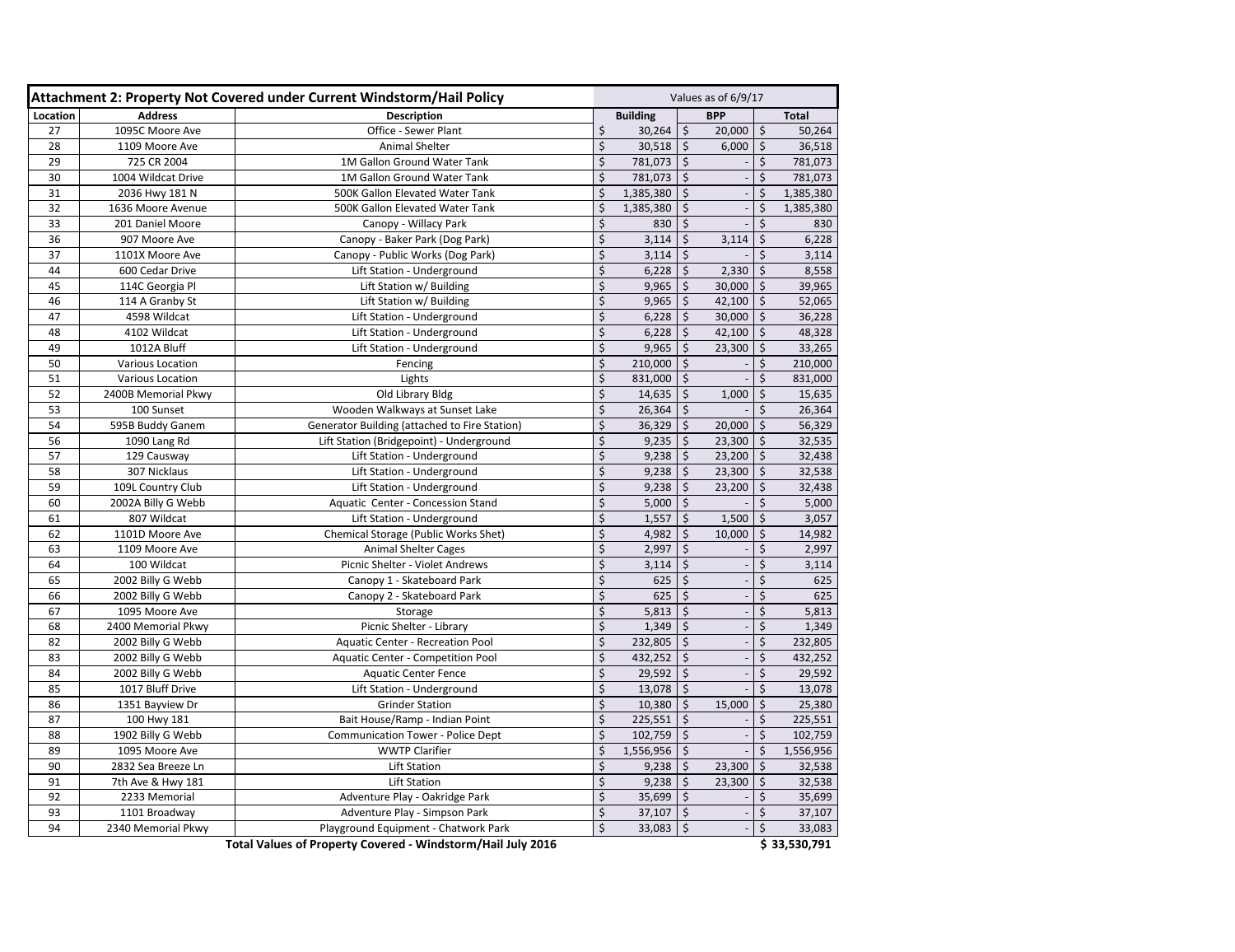

| <b>AGENDA TITLE</b> | <b>RESOLUTION NO. 734 - APPOINTING CITY COUNCIL REPRESENTATIVES</b><br>THE CITY COUNCIL WILL CONSIDER A RESOLUTION APPOINTING ITS<br>MEMBERS AS REPRESENTATIVES TO VARIOUS INTERGOVERNMENTAL<br>BOARDS COMMISSIONS AND ORGANIZATIONS. |
|---------------------|---------------------------------------------------------------------------------------------------------------------------------------------------------------------------------------------------------------------------------------|
| <b>MEETING DATE</b> | 6/20/2017                                                                                                                                                                                                                             |
| <b>DEPARTMENT</b>   | Administration                                                                                                                                                                                                                        |
| <b>SUBMITTED BY</b> | Randy Wright, City Manager                                                                                                                                                                                                            |

## **EXECUTIVE SUMMARY**

The City Council makes periodic appointments to various boards, commissions and organizations. Resolution 734 ratifies those appointments.

#### **PRIOR ACTIONS OR REVIEWS**

None.

#### **DETAILS / STAFF ANALYSIS**

The City Council appoints members as representatives to various intergovernmental boards, commissions and organizations. These appointments improve collaboration, cooperation and overall effectiveness the City enjoys with outside organizations.

#### **ALTERNATIVES CONSIDERED**

None.

## **FINANCIAL IMPACT**

None.

## **ATTACHMENTS**

• Resolution No. 734

## **RECOMMENDED ACTION**

Motion to adopt Resolution No. 734.